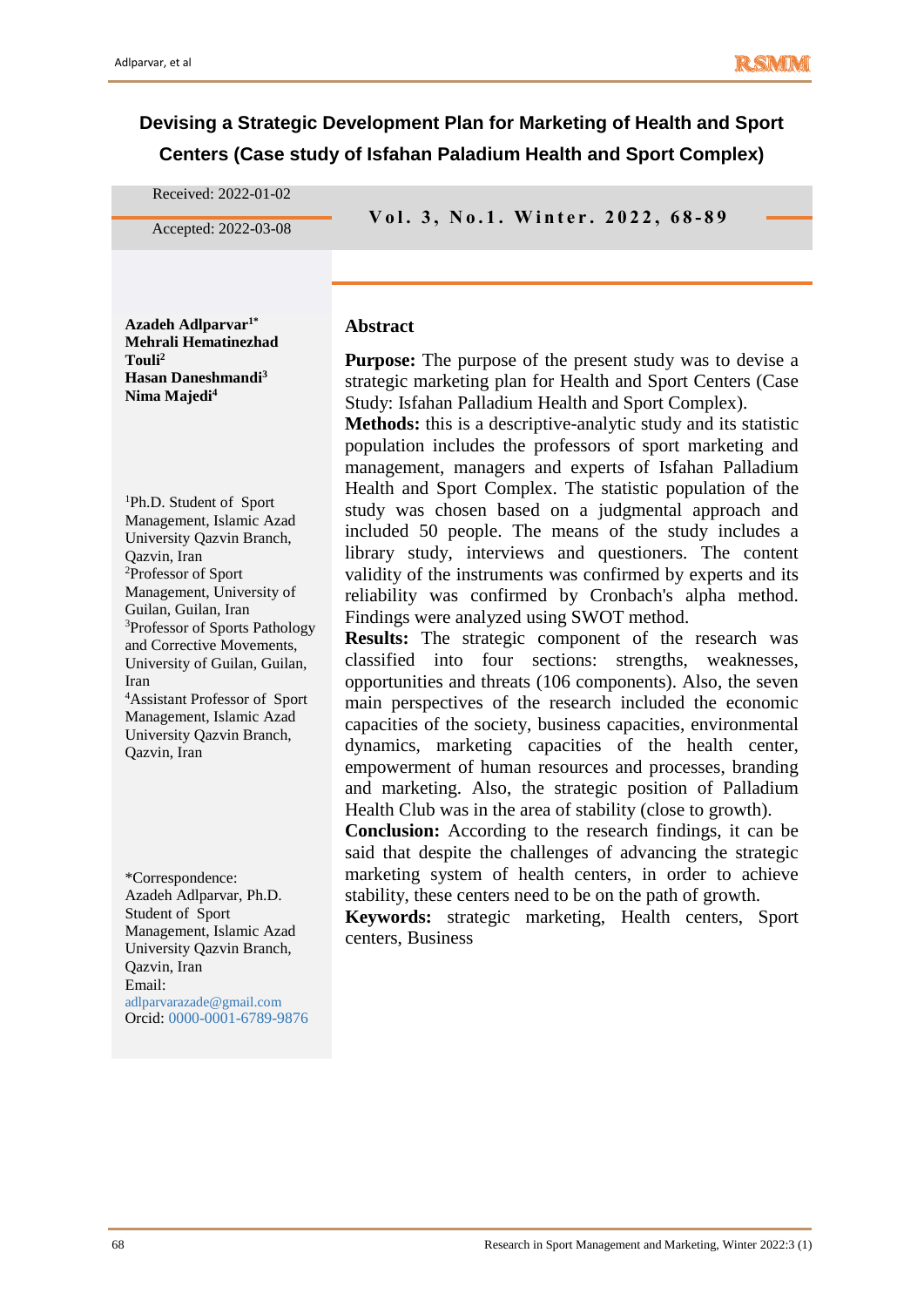# **Introduction**

The current life style deprives us of activities and consequently brings about many physical, physiological, psychological and social problems. In this condition, sport as a strategic means can be a proper and logical solution for this problem (Ghaemirad, 2005). Mollin (1983) counted sport as an industry for the first time. He indicated that any kind of sport activity that provides an increase in the added value of sport product and services is called an industry. Numerous sports fans and supporters of well-being and health who constantly demanded up to date, fast and growing services in possible ways, put sport industry among the most lucrative world industries. Nowadays and by industrialization of sports, sport marketing has changed into a worldwide industry (Ghasemi et al., 2014). Marketing, as defined by Kotler et al (2008), is a social and managerial process by which individuals and groups obtain what they need and want through creating and exchanging products and value with others' (Shilbury et al., 2020). In fact, marketing and economic profitability is the fundamental goal of most private and governmental companies around the world and it is attempted that any kind of activity results in profitability for these governmental or private companies. Accordingly, these companies and industry owners try to gain bigger shares from the target market and this goes so far as using marketing principles increasingly (Khodaei, 2007). On-field success is typically the most obvious and visible measure of success by which to assess the performance of sporting organisations. Attendance and participation are two key measures of marketing performance (Shilbury et al., 2020). Nowadays, marketers have faced a complicated challenge which is how to be innovative in the super competitive and

classified in today's markets.in a consumerist economy in which market is replete with similar products, this economy continues still lives it due course with customers who are immunized against with commercials and traditional marketing. Therefore, sport strategic marketing gains high significance which is a sport management process in essence whose task is to create and maintain a logical balance between the goals and changeable and vulnerable condition of sport product and services, this is due to the fact that in order to survive in the sport market, one has to be smart, alert, active and industrious. Being active means adaptation to the changes and needs of the sport area (Rahbari, 2009).

All organizations can be complicated and this complexity should help develop the organization. Of the complicated issues of different organization is hygiene improvements. In a way that each organization should organize financial, physical and human resources so that it can achieve the goals of organization and also gain a proper combination of hygiene and health provision of the people (Mohamadkazemi et al., 2009). Clearly, health is the most important aspect of human life both on the individual and collective levels. Human has attempted to achieve this goal since prehistoric times. Health is the fundamental necessity of performing social roles and human can perform these roles just if they feel healthy and also counted as being healthy by the society (Mohseni, 2009). Based on the WHO definition being healthy is not merely having no disability, but it is complete physical, psychological and social well-being (World Health Organization, 2007). As the COVID-19 pandemic continues to develop in almost all territories and regions, various protectives measures have been introduced by the authorities, including the closing of schools and universities, and bans on travel, cultural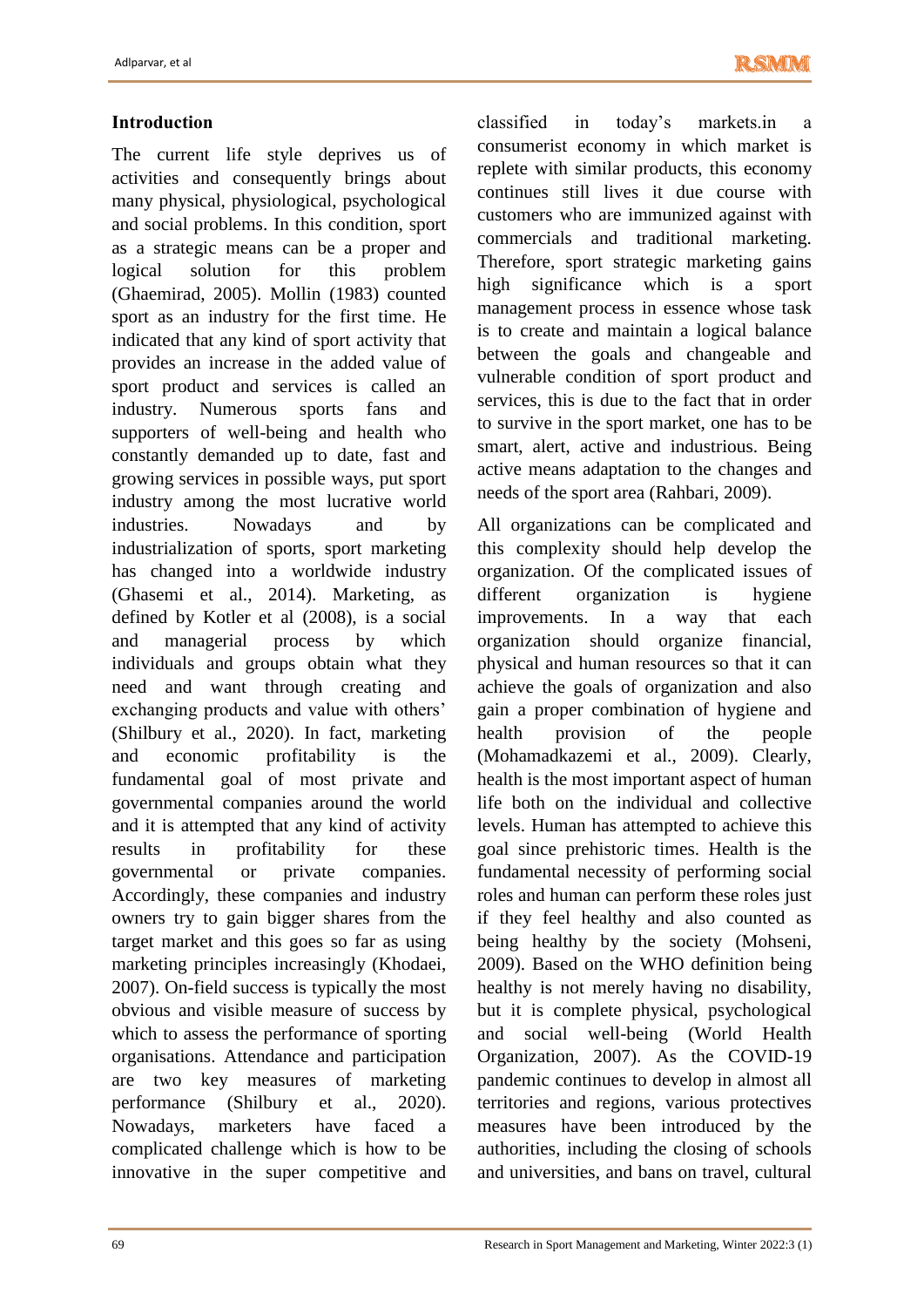and sporting events, and social gatherings (Parnell et al., 2021). Many people are duly heeding the official advice to self-isolate and stay at home, but these actions will negatively affect people's physical activity behaviour with more time spent sitting watching screens and a subsequent impact on physical health, well-being, sleeping patterns and quality of life. The beneficial effects of regular physical activity on many health outcomes are well established (Pedersen & Saltin, 2015). Research has demonstrated specific benefits such as improved physical and physiological health parameters and positive health outcomes in areas of mental health and well-being (Chekroud et al., 2018). In fact, health is an essential factor for achieving a peace and security among different communities and benefiting from the available health standards is one of the most fundamental rights of any human which demands different actions including increasing physical activities and sport specially sport for all and entertainment, and also evaluation of the indicators related to health (Salman, 2014). Based on the definition of WHO, psychological health means the ability to communicate in a coherent and correct way, changing and modifying personal and social context and solving contradictions (Jones et al., 2017). The concept of psychological health is defined as personal, logical, fair and appropriate inclinations. It is also defined as all the methods which are used in order to prevent any psychological diseases (Salman, 2014). Nowadays, strategy means a set of policies and general plans which are used to achieve the determined goals in a way that they can explain what business and what kind of organization should one work in. strategy in an organization is a unified, multilateral and combined plan which connects the advantages or the main strength of the organization to environmental factors and

changes and it is devise in a way that by its implementation, achieving the main goals of the organization can be assured. Changes in life style of the people from active to inactive has caused physical problems and consequences so much so that it sometimes affects the physical and psychological health of the people and causes many illnesses. That's why it is highly necessary to improve the culture of performing physical activities more than before (Salman, 2014). The effort for upgrading the health level is a combination of structural, economic, environmental and educational activities accompanied with effective learning experience results in healthy and immune behavior by the society. Achieving this goal requires full cooperation and participation of all the organizations and institutions of a society accompanied with the help of all its members. Based on the opinions of the experts in health education, one of the best ways for improving this condition is to train skillful and qualified people from the members of the society so that they can communicate what they have learnt to their own people (Adib et al., 2016). Nowadays, in most developed countries and those with average income, it is the governments that have the central role in social policy making and health protection. Participation of these governments in these fields is logical and reasonable. But in developing countries, health services are mostly provided by the private sectors (Tofighi et al., 2014). Sport is recognized as a positive factor in increasing positive feelings, self-esteem, being useful, self-confidence and social adaptation which is highly effective and has various cognitive functions. Physical fitness exercises help cure people with fears and phobias, depression and increases the impulsive responses and behavior (Tofighi et al., 2014). Multiple effects of physical activity on the health of people results in emergence of more health and sport centers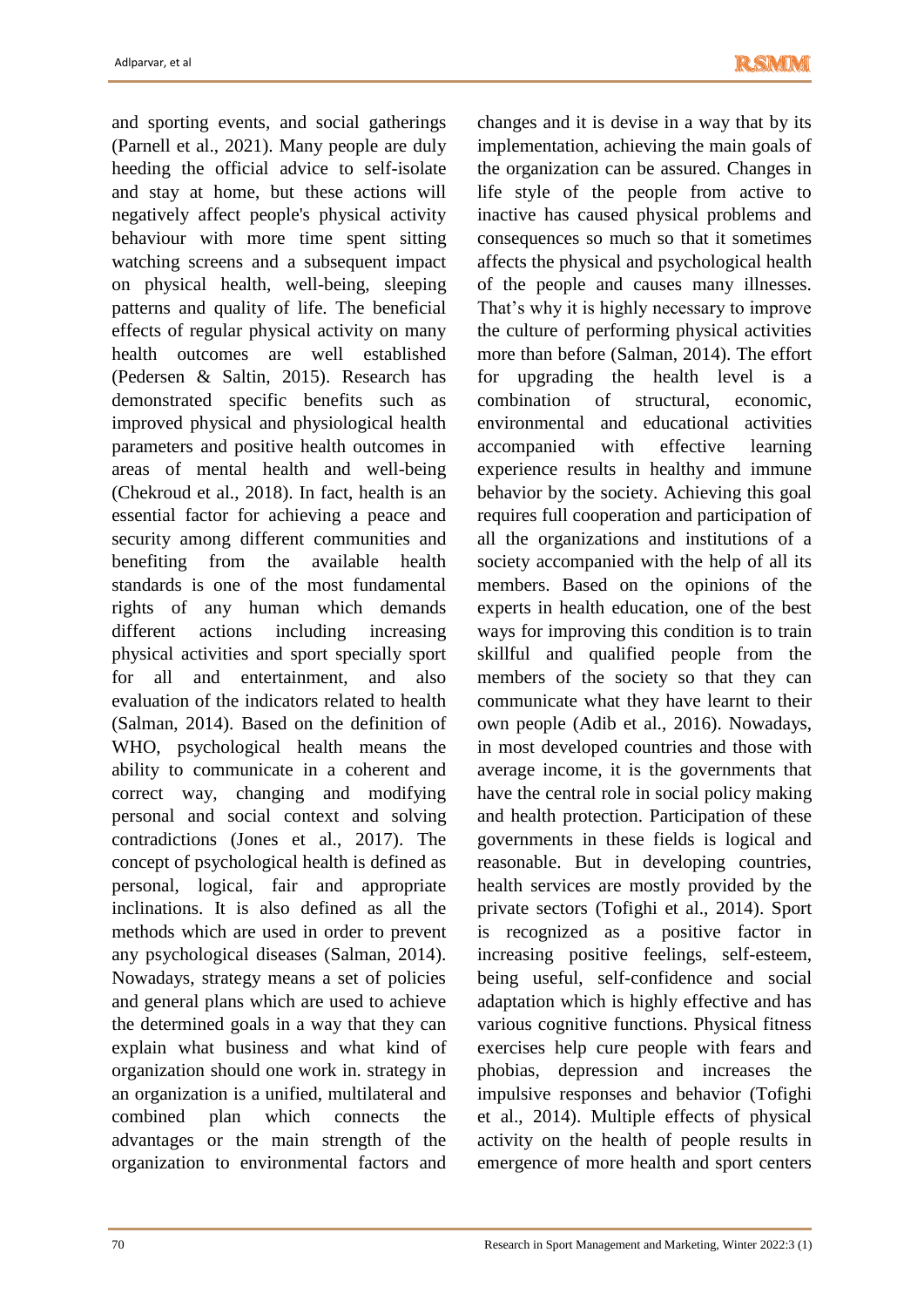in the society. In fact, these centers are a part of the general health system of the society whose goal is to improve the physical and psychological health level of the people and expansion and improvement of these centers facilitate the public health (Salman, 2014). Physical activities are reasonable and available means which have recently helped in preventing or curing psychological disorders and also improve the psychological and physical health of people (Tofighi et al., 2014). Nowadays, scientists have come up with and suggested methods and tests for assessing the health level of people and how to maintain it. In order to make this happen, wellbeing and sport centers have been established to observe the health level of people and provide them with correct consults in order to improve and maintain the individual and social health.

Historically, the sponsorship tool can be seen as a derivative of either advertising or public relations, as elements of the promotion mix or as a combination of the two. It was shown above that sponsorship has distinctly different characteristics from other elements of the promotion mix, such as advertising and public relations. Sponsorship support activities complement the sponsor's goals. Since the beginnings of sponsor involvement in sport, there has been a focus on the return sponsors get from their financial investment-either in cash or through non-financial objectives (Shilbury et al., 2020). Review of literature indicates that various studies have been conducted to analyze different aspects of the subject of the present study. The result of a study done by Ghiami rad and Moharramzade (2009) showed that there is a significant connection between advertisement, financial support and mass media support and development and expansion of sport fields both on the championship and sport for all levels in Iran. Hamidi et al. (2010), has conducted a study titled devising a strategic plan for national federation of university sports and has recognized capacitating and diversification of financial institution, marketing and money making of this federation as a priority. Rajabinoushabadi (2010) indicated that the 4 factors (production management, cost management, place management and expansion management) play significant roles in sport marketing of the national Olympic committee. Hamidi et al. (2010) believe that in devising plans for federation of university sport, capacitating and diversification of financial institutions, marketing and money making of this federation are set as the second priority in this federation. In a study titled marketability, Meriless et al. (2011) showed that management ability and market steering are helpful mechanisms for creation and expansion of marketing. Kim and Hyun (2011) showed that all mixed marketing efforts have positive effect on the general value of the trademark through 3 aspects of the special value of the trademark (awareness of the trademark with association, perception quality and loyalty to the trademark. Also, Vijande et al. (2012) recognized marketability as an important factor in improving marketing performance. They also stated that marketability has a positive and significant effect on the satisfaction and loyalty of the costumers which finally results in better organizational performance in selling, profitability and market share. Also, Rajabi (2012), mentions in his thesis that marketing plans and activities have not been paid attention to properly in the country and the national Olympic committee mostly provides its budget and financial sources through the government and has no marketing plan. Also, the marketing activities done in this organization have been limited and sporadic. Najafzade et al. (2012) identified 12 main factors in improvement of marketing in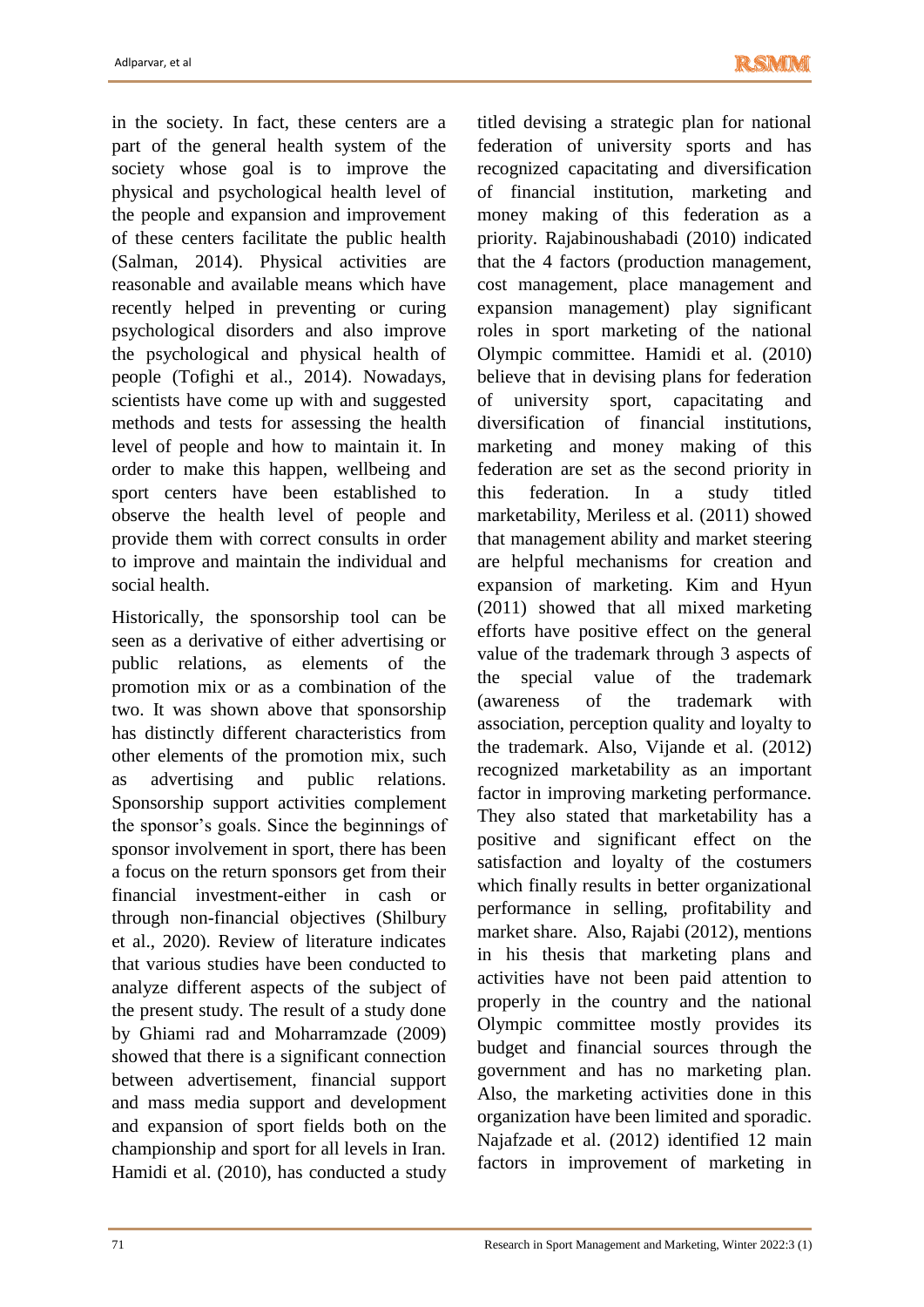women sport of Azerbaijan Gharbi province in their study which includes financial support, place management and distribution channels, product management, process management, cost management, market moguls and their think tank, physical evidences, public relation management, motivational factors and expectations. Tarighi et al. (2017) reported that marketing organization, marketing information system, strategic marketing, marketing staff, marketability and management have a significant connection to marketing in the national federation in national federation of university sports and have a significant role in expansion of sport marketing of the national federation of university sports. Safania (2014) showed that the main improvement strategy in Mazandaran province included acculturation in sports, financial support of athletes, strategies of sport development, investment in the private sector. Saatchian and Elahi (2014) showed that the main obstacles of fans attraction and expansion marketing in football are public relation, place component, pricing component, distribution channel component, market moguls, product and quality component and process component. Ghasemi et al. (2015) showed that sport marketing obstacles are legal, structural, managerial, contextual and economic. Alizadeh (2015) in a study titled 'devising strategic marketing for footstall league organization' recognized becoming the champion in Asian competitions by men and women national footstall teams as the most important strength, having no plan for attracting sponsors as the most important weakness, using the position of men and women national teams for attracting more customers as the most important opportunities and low budget for investment in marketing as the most important threat. Hosseini (2016) in devising strategies for marketing challenges of sport for all showed that holding seminars and national conferences in the field of sport for all is the most important strength in marketing, more participation of sponsors and using more experts in the ministry of sport stood in the next priority. Eizadi et al. (2017) showed that the role of the document of future perspective strategy of the national football league is in SO zone. Keshavarz (2017) showed that there are 10 priorities to evaluate marketing management in sport federation which are ability, fans, customers, process, finances, creativity, planning, invisible possession, efficiency and improvement. Daneshfar and Amirtash (2017), in a study titled identification of effective marketing methods in money making and attracting sponsors (case study: chess federation) stated that sponsors desire to be seen in national and international competitions so that they can export their product to everywhere in the world and become able to enter new markets, therefore, federation authorities have to do their best to improve holding Asian and world competition by means of acculturation and long term planning and facilitate the attraction of more investors. Lllagjevic-Govori et al. (2019) in a study aimed at SWOT analysis of the Corico 2 football school, showed that the football school follows a specific program in organizing, creating financial, infrastructure and professional stability; And stated that the activities of other football schools should be based on the model of the Corico 2 football school. Ding (2019) in a study aimed at SWOT analysis of competition marketing in fitness clubs in Xuan showed that Xuan fitness clubs should, as a fitness center, take the initiative to adapt to the development of Internet and platform technology. Use new media. Agung Parvando Saleh et al. (2020) in a study examined and analyzed the management SWOT for the success and development of the swimming club and the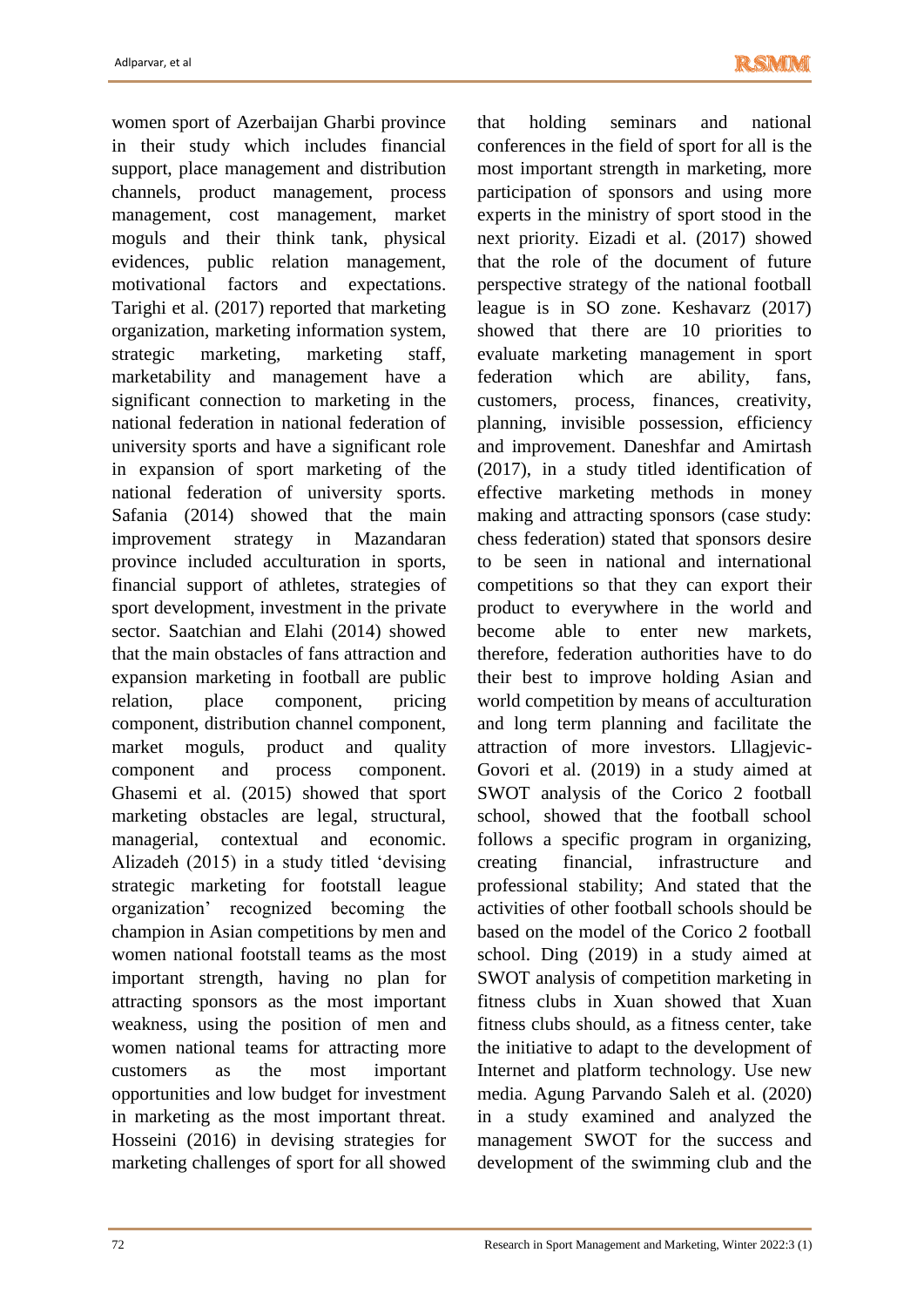development of athletes. The results showed that the swimming club is weak in terms of having quality coaches and athletes in terms of management, budget and infrastructure. It also has the opportunity to change local government support, student interest and parental support. Eventually, it became clear that it was threatening to co-operate with sponsors and conflict of interest as students with academic activities and as athletes who needed time to maintain the integration of education.

Regarding to the current mechanical life style and accordingly, the decrease in the health level of the society, the role and importance of wellbeing and sport centers has become much more than before. The only way to highlight the role of these centers in upgrading the health condition of the society is to interest public's attention to the field by means of proper marketing activities and also long-term activities of wellbeing and sport centers which have positive health related social feedbacks. Regarding the point that many of the primary factors for execution of marketing activities in wellbeing and sport centers are available, being deprived of a strategic, consistent and scientific plan in marketing results in insufficient usage of the available resources and the potential sources being left useless. Homogenizing and organizing the activities and operations of these centers in order to fully use the present condition shows the dire need of strategic hygiene planning in the field of marketing. In this paper, it is attempted to conduct a comprehensive study of a strategic marketing plan, research, study and analysis in order to find out if the well-being and sport centers of the Isfahan are in the SWOT condition in the field of marketing. What are the efficient and executive strategies of well-being and sport centers using SWOT model based on the present marketing condition and which of these strategies is in priority?

## **Materials and Methods**

The methodology of this study is descriptive-analytic, practical regarding its purposes and a field research in collecting data. In this study, Isfahan Palladium wellbeing center is considered to be a unified unit and a system which must achieve and acceptable level of money making by specifying sufficient sources and identifying the internal and external context in accordance with its regional position and level of abilities and potentials. In this analytic strategy, strategic concepts, approaches and analysis and orientation methods were used concurrently. The statistical population included experts and individuals familiar with the structures and events of strategic marketing in sport complexes. The statistical population included 50 people who were purposefully chosen out of the available managers, experts and etc. the basis for considering this number for the population was the number which is considered sufficient in SWOT method (between 30 and 60 experts). The data related to the statistical population is explained in the figure below.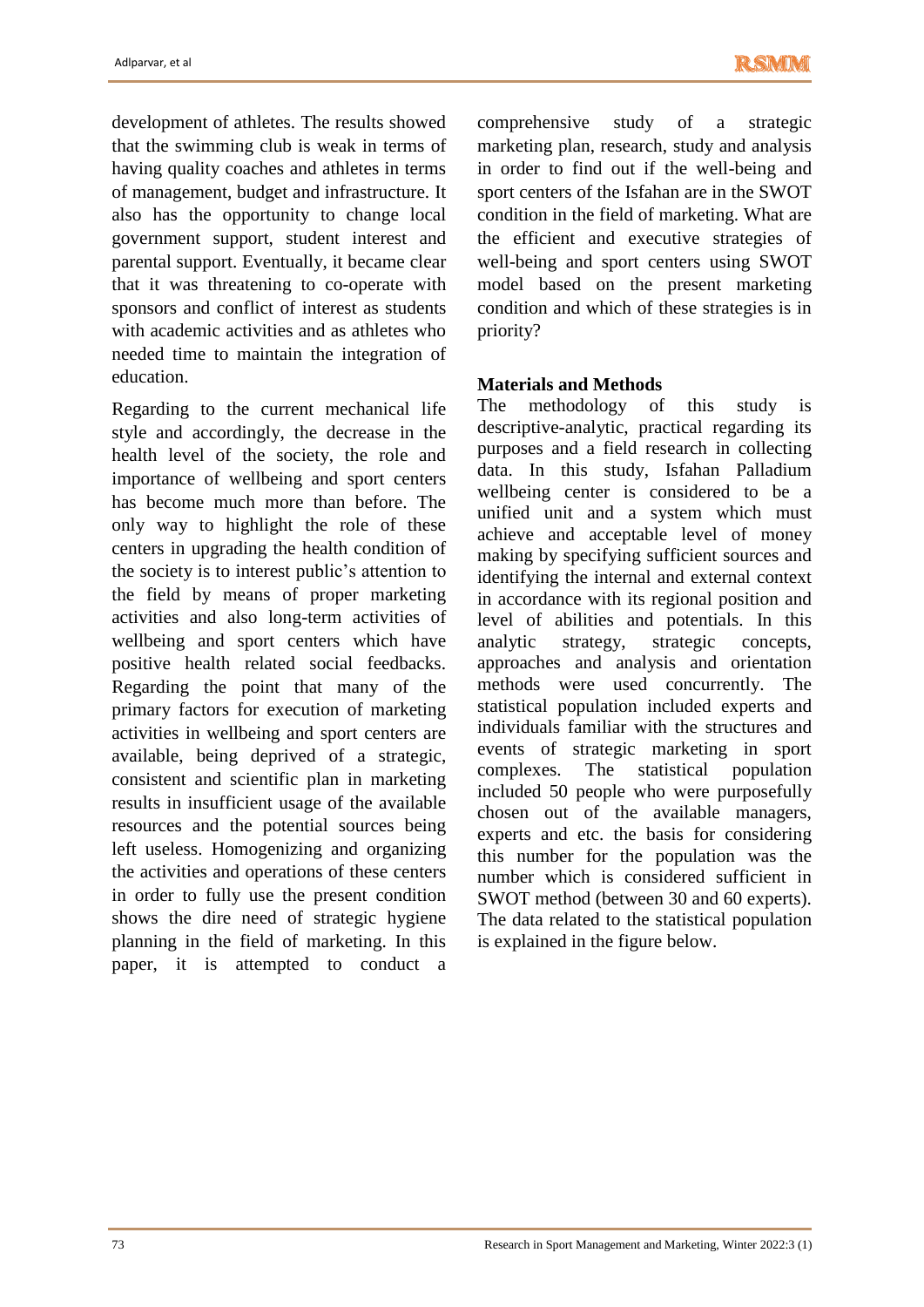| <b>Total</b>   |                                 | <b>Characteristic</b>                                                              |                                                                         |                        |  |
|----------------|---------------------------------|------------------------------------------------------------------------------------|-------------------------------------------------------------------------|------------------------|--|
|                | <b>Experts in fitness clubs</b> | <b>Professors of</b><br><b>Sports</b><br><b>Management</b> and<br><b>Marketing</b> | <b>Managers of centers</b><br>related to physical<br>fitness and health | Post or specialty      |  |
|                | 15                              | 24                                                                                 | 12                                                                      |                        |  |
|                | <b>PHD</b>                      | Master                                                                             | Bachelor                                                                |                        |  |
| 50<br>(people) | 22                              | 21                                                                                 |                                                                         | education              |  |
|                |                                 | man                                                                                | Woman                                                                   | <b>GenderG</b>         |  |
|                |                                 | 37                                                                                 | 13                                                                      |                        |  |
|                | average                         | maximum                                                                            | Lowest                                                                  | Age (years)            |  |
|                | 41.50                           | 59                                                                                 | 24                                                                      |                        |  |
|                | average                         | maximum                                                                            | Lowest                                                                  | <b>Service history</b> |  |
|                | 14                              | 25                                                                                 | 3                                                                       | (years)                |  |

| Table 1. The data of the statistical population |  |  |
|-------------------------------------------------|--|--|
|-------------------------------------------------|--|--|

#### **Data collection methods and tools**

The means of the present study included library research, interviews and questioners. Library research: the study of scientific, documentary based and media-based sources related to the subject of the study. In this part, the available library sources, the internet search engines and other Persian or English sources were collected and the theoretical bases of the study accompanied with the previous related studies were organized. The interviews were done in an exploratory semi-directed way with experts from the statistical population in order to fill the questioner of the library research. The main means of the study was scholar made questioners based on the library research

and interviews including strategic. SWOT method was used to strategically analyze and conceptually codify to make a framework for the findings from seven-fold views. SWOT analytic method includes 4 aspects of strength, weakness, opportunities and threats. The SWOT matrix which is used for strategically orient the data which includes a scoring matrix of the internal and external factors. In order to collect data for the study, the scholar has gone to Palladium wellbeing center and analyzed the internal and external issues related to Palladium wellbeing center by means of conducting interviews with authorities and experts of the center and also the professors of sport management and marketing.

**Table 2. The matrix's scoring of the internal and external factors** 

| (EFE) External factor evaloins matrix        | (IFE) Internal factor evaloins matrix          |
|----------------------------------------------|------------------------------------------------|
| Grades 3 and 4 are specific to opportunities | Grades 3 and 4 are specific strengths          |
| Scores 1 and 2 are specific to threats.      | Grades 1 and 2 are specific weaknesses         |
| Score 4: An opportunity that is specific to  | Score 4: An organization-specific strength     |
| the organization                             | Score 3: A strength that competitors also have |
| Score 3: An opportunity that competitors     | access to                                      |
| also have access to.                         | Score 2: A weakness that competitors also      |
| Score 2: A threat that threatens competitors | suffer from.                                   |
| as well                                      | Score 1: A weakness that is specific to the    |
| Score 1: An organization-specific threat.    | organization                                   |
|                                              |                                                |

• The kind of scoring is done in accordance with the chosen matrix (determining and separation of the position in the growth process, stability or decrease).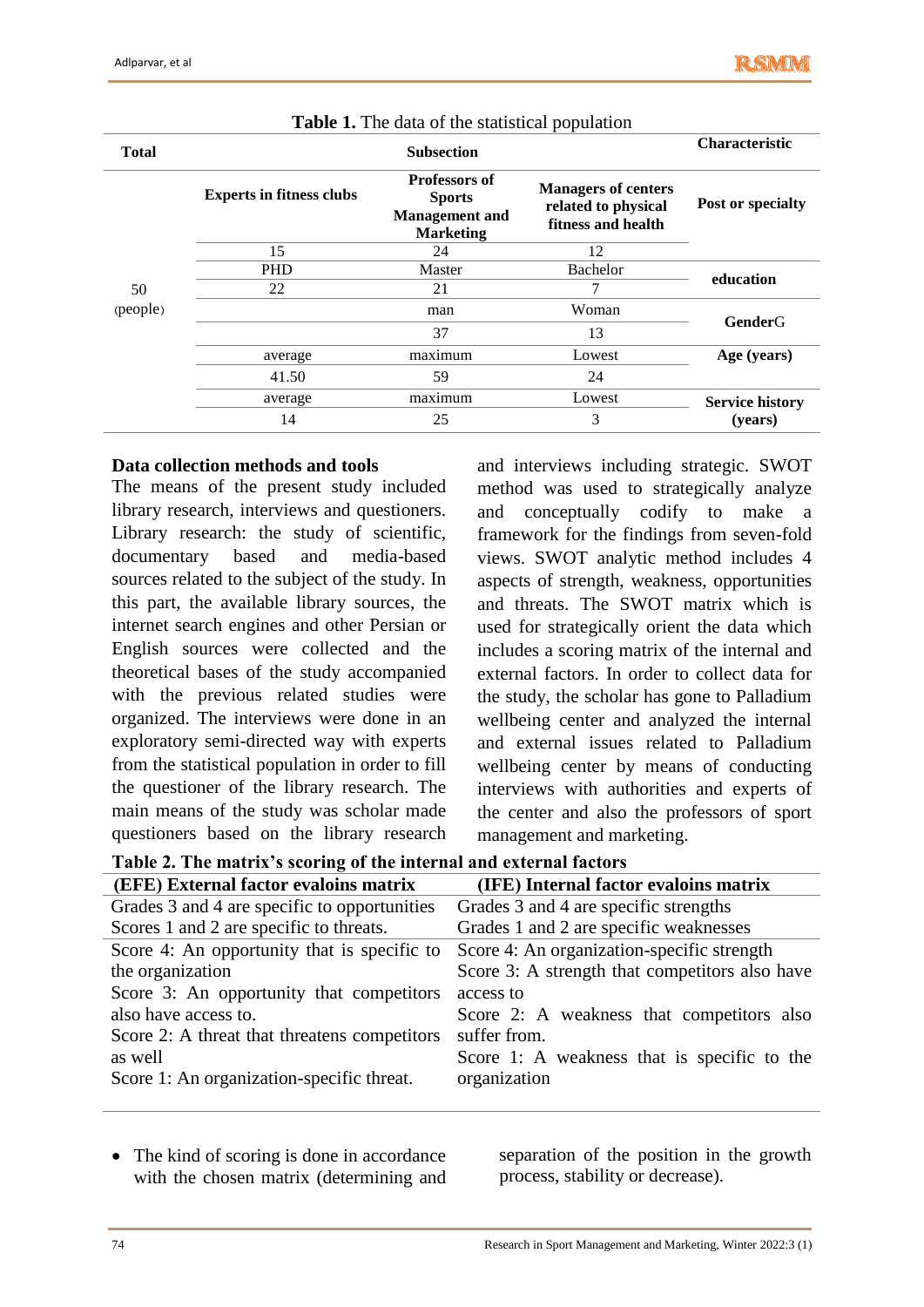In order to evaluate the external factors, primarily, factors which result in opportunities or threaten the organization are listed and then these factors are weighed or multiplied. These coefficients range from 0 (unimportant) to 1 (very important). Coefficients indicate the relative significance of any factor. Then, the strengths are rated 3 and 4 and weaknesses are rated 1 and 2. This number is the indicator of the efficiency level of the present strategies of the organization to react against the mentioned factors. The coefficient of each factor is multiplied to its rating to result the final score. The sum total of these scores belonging to each of the variable is the indicator of the total score of the organization which is always between 1 to 4. The higher this score stands; the organization shows more efficient reactions to the threatening factors or opportunities. In evaluation matrix of internal factors, the weaknesses and strengths units compose executive units of the organization, they also suggest ways to identify and evaluate the connection between strategic units. To provide this matrix, the most important factors which include weaknesses and strength of the organization should be listed and then be given coefficients between 0 to 1 (the coefficients are relative and the sum total of these coefficients must be 1). After that, opportunities are rated 3 and 4 and threats are rated 1 and 2 and in order to determine the final score of each factor, the coefficient of each factor is multiplied to its rating. By adding the final scores of each element, the final score of the organization is resulted. The final score will be between 1

and 4 and their average will be 2.5. scores resulted from the evaluation matrix of the internal and external factors are placed in the vertical and horizontal aspects so that the condition of the organization is determined in the matrix. This matrix has 3 major regions. For each of which there is a different strategy. When the organization is in boxes 1, 2 or 4, it is possible to pursue growth strategies. When the organization is in boxes 3, 5 or 7, it is necessary to pursue strategies for maintenance and stability and in case the organization is in boxes 6, 8 or 9, decreasing strategies must be pursued.

## **Results**

Strategic components included strengths (35 components), weaknesses (25 components), opportunities (20 components) and threats (26 components), which were studied in a 7 fold view that included: the economic capacity of the society, business capacity, environmental activities, marketing capacity of the health center, empowering the human resources and processes, branding and market making and framing (some total of 106 components) the highest number of components belonged to environmental activities (22 components) in fact, some total of strength and opportunities (as capacities) was more than weaknesses and threats (as challenges). In order to find a framework for the study, the available scientific sources and theoretical bases related to the subject of the study were referred to and then corrected and confirmed by 2 experts.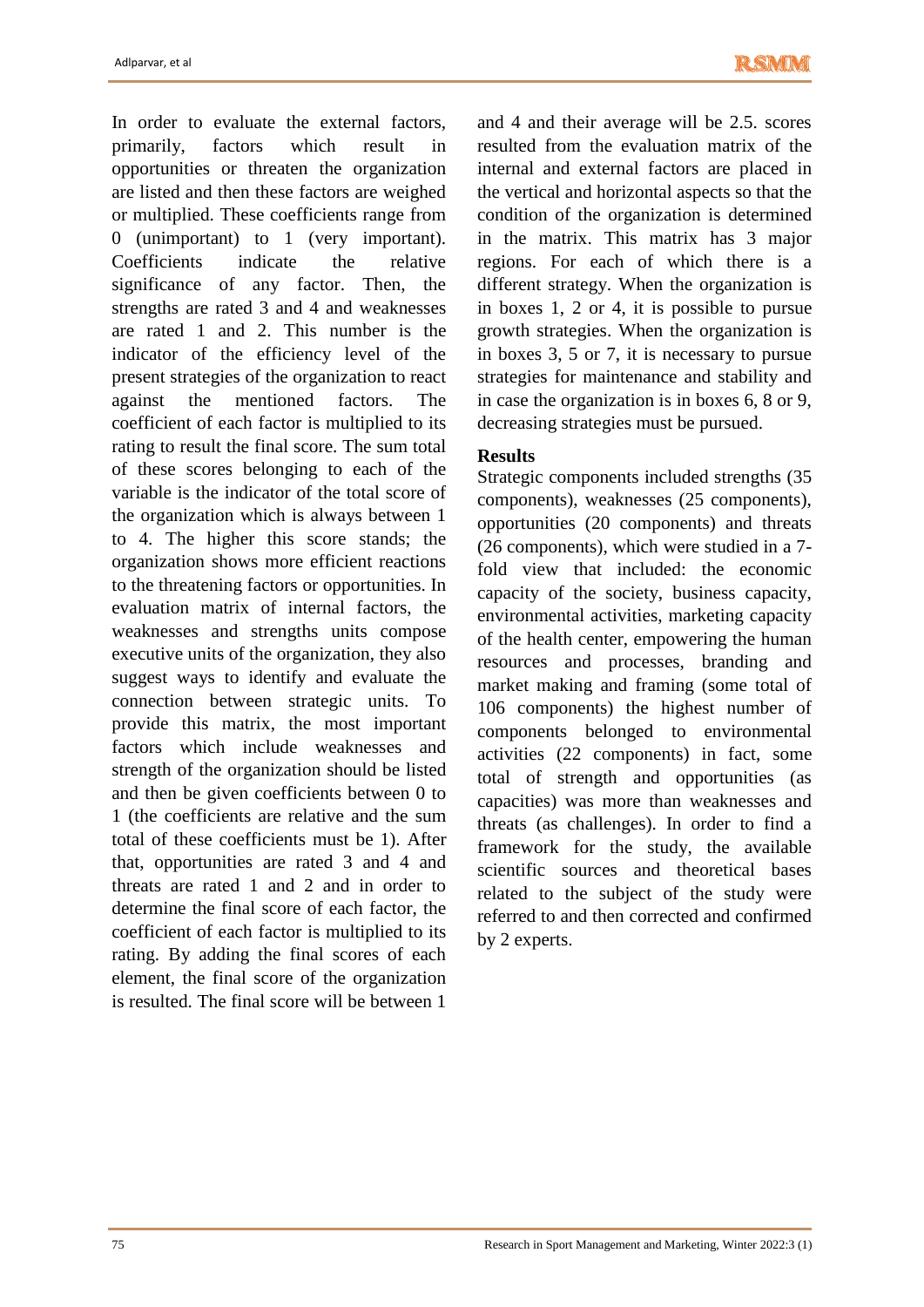#### **Table 3. The identified components classified based on strategic analysis theories (internal context) Dimensions**

| Strength (35)                      |            | <b>Weaknesses (25)</b>                                                                                                   |
|------------------------------------|------------|--------------------------------------------------------------------------------------------------------------------------|
| *Marketing<br>capacity             |            | -Providing services and simultaneity of exercise for man and woman in 2 separate<br>gyms.                                |
| of the wellbeing                   |            | -Having a pool beside the gym.                                                                                           |
| center                             |            | -Having a massage center beside the gym.                                                                                 |
|                                    |            | -Having sauna and Jacuzzi beside the gym.                                                                                |
|                                    |            | -Convenient access to the Palladium wellbeing center.                                                                    |
|                                    | Strength   | -Having advanced sport equipment specially in the wellbeing center.                                                      |
|                                    |            | -Having standard equipment and facilities and being suitable for exercise and<br>competitions.                           |
|                                    |            | -Easy access to parking, subway, public transportation and etc.                                                          |
|                                    |            | -Having one of the personnel at the entrance of the sport complex to sanitize<br>member's hands.                         |
|                                    |            | -Having no marketing consultancy services in Palladium wellbeing and health<br>center                                    |
|                                    | Weaknesses | -Being disinclined to receive marketing consultancy from centers other than<br>Palladium wellbeing and sport center      |
| *empowering the<br>human resources |            | -Benefiting from the presence of sport and scientific experts of the country in<br>Palladium sport complex.              |
|                                    |            | -Using well educated and certified coaches.                                                                              |
|                                    |            | -Using famous and experienced coaches in the center.                                                                     |
|                                    | Strength   | -The acceptable quantity of coaches in the sport complex.                                                                |
|                                    |            | -Having wellbeing and health specialists as the managers of Palladium wellbeing<br>and sport center.                     |
|                                    |            | -Being open to using the experiences of the elite.                                                                       |
|                                    |            | lack of marketing experts in Isfahan Palladium wellbeing and health center                                               |
|                                    |            | lack of a promoting system based on the performance of marketers in Isfahan<br>Palladium wellbeing and center            |
|                                    | Weaknesses | low knowledge of the managers and staff of Palladium sport complex with<br>marketing skills                              |
|                                    |            | not using the results of researches and scientific plans (sport and wellbeing)                                           |
|                                    |            | not using a unified marketing team                                                                                       |
|                                    |            | having no systematic, scientific and practical approach in marketing in Isfahan<br>Palladium wellbeing and health center |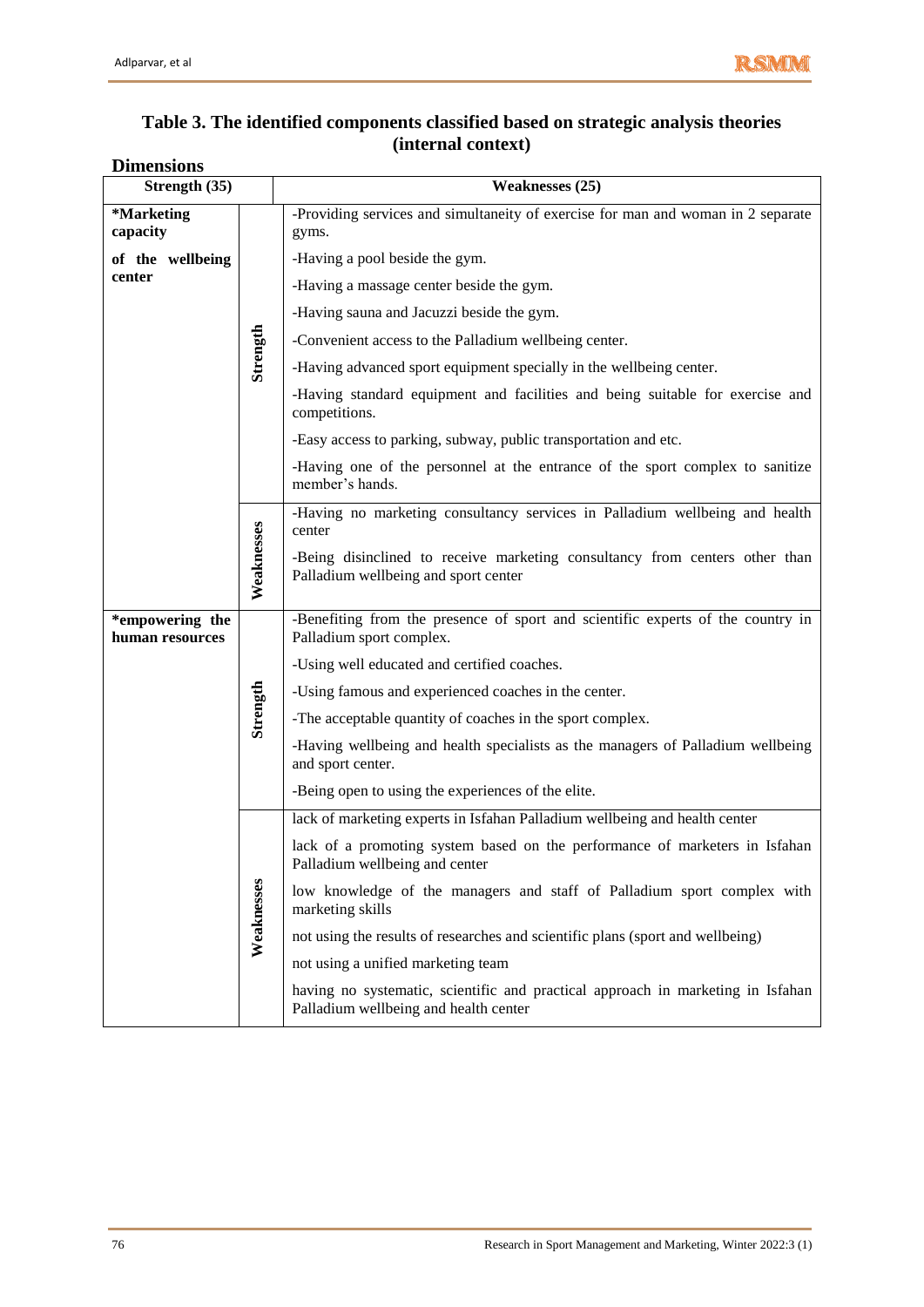

| * Market making    |            | -Having the necessary bylaw for recruiting coaches in this sport complex                                           |
|--------------------|------------|--------------------------------------------------------------------------------------------------------------------|
|                    |            | -Holding introductory and briefing sessions for all the personnel of the center                                    |
|                    |            | -Participation and support of seminars and conferences and introducing the center<br>to the participants           |
|                    | strength   | -Providing standard international quality in providing services according to the<br>needs and demands of customers |
|                    |            | -Offering one or more-month discount packages for members of the center                                            |
|                    |            | -Using messaging system for members located in Isfahan                                                             |
|                    |            | -No evaluation of efficiency of the advertisements                                                                 |
|                    |            | -Providing no marketing policy in long term plan of Isfahan Palladium wellbeing<br>and health center               |
|                    | Weaknesses | -Lack of a research, development and marketing system in Isfahan Palladium<br>wellbeing and sport center           |
|                    |            | -Having no general policy and strategic marketing plan in Palladium complex                                        |
| *Branding          |            | -Advertisement and participation in medical seminars and introducing the health<br>center                          |
|                    |            | -Having suitable space for advertisement in the center                                                             |
|                    |            | -Advertisement through holding sport gatherings for members of the center and<br>their families                    |
|                    | strength   | -Inviting physicians and their families in order to introduce the center                                           |
|                    |            | -Considering the appropriate budget for advertisement and introducing the center                                   |
|                    |            | -Having marketing committees in Isfahan Palladium wellbeing and health center                                      |
|                    |            | -Having knowledgeable and academically educated volunteers to help in marketing<br>of the center                   |
|                    |            | -Holding training courses for marketing of the center                                                              |
|                    |            | -Having no sport advertisements and merely using famous athletes for<br>advertisement of the center                |
|                    |            | -No serious attempts for attracting advertisement and sponsors                                                     |
|                    |            | -Being disable to attract budget and sponsors by provincial authorities                                            |
|                    |            | -Not using various pricing methods and packaging of the services by the center                                     |
|                    | Weaknesses | -Insufficiency of the traditional marketing methods in the center                                                  |
|                    |            | -Providing no marketing consultancies in the center                                                                |
|                    |            | -Having no communication with other sport centers located in Isfahan or other<br>marketing centers                 |
| *Development of    |            | Management stability in recent years                                                                               |
| management<br>body |            | Having a knowledgeable managing board in the center                                                                |
|                    | strength   | Being in full agreement with political, religious and sport authorities of the<br>province                         |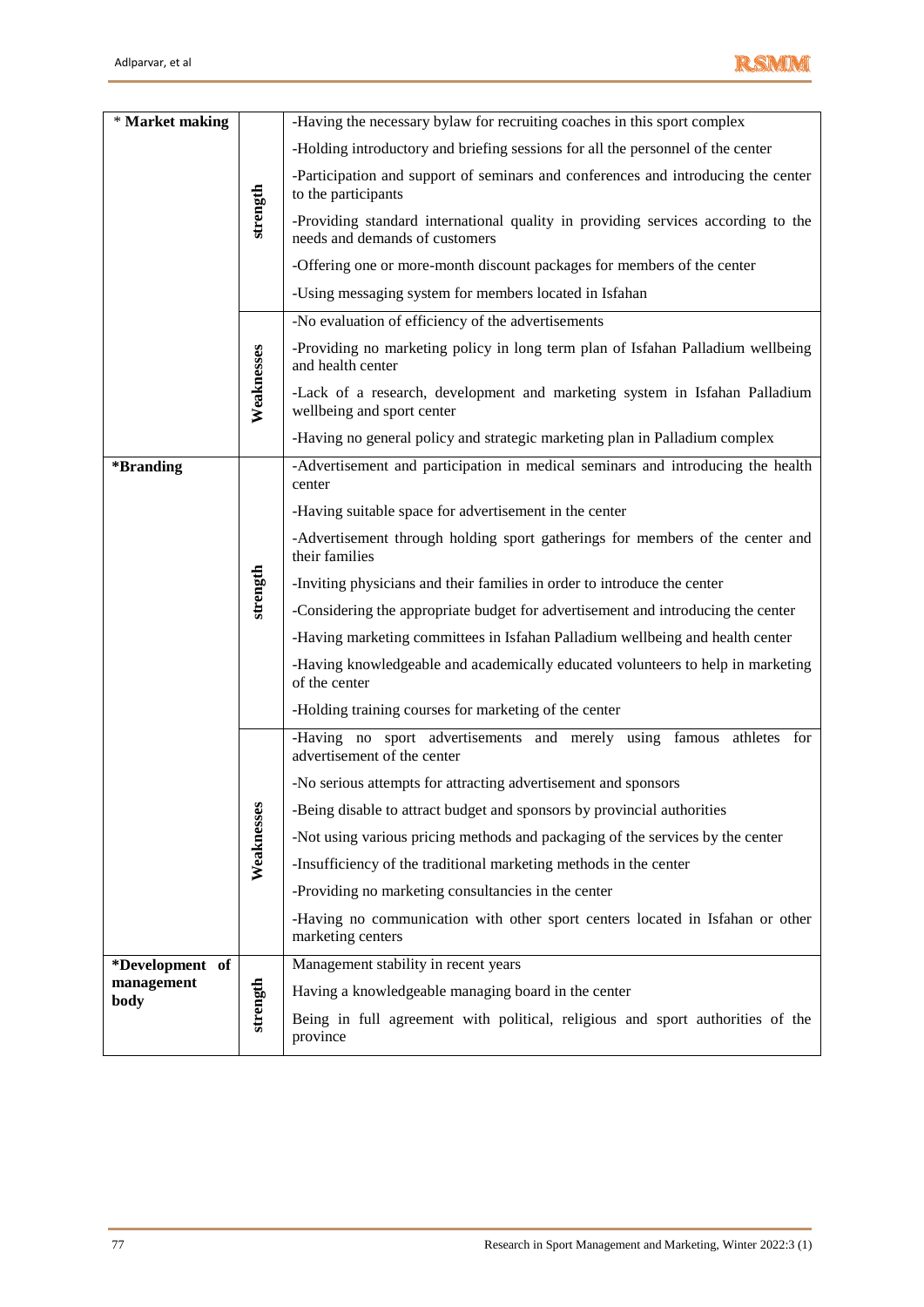

|            | Having no positive perspective for marketing by managers of the center                                                                                   |
|------------|----------------------------------------------------------------------------------------------------------------------------------------------------------|
|            | Having no strategic marketing plan in the center                                                                                                         |
| Weaknesses | Little attention of the managers of the center to execution of the marketing process                                                                     |
|            | Having no systematic view for strategic planning                                                                                                         |
|            | No success in connecting strategic marketing plan to the general organizational and<br>practical planning and no regular execution of strategic planning |

#### **Table 4. The identified components classified based on strategic analysis approaches (the external context)**

# **Dimensions**

|                                         | Weaknesses     | Little attention of the managers of the center to execution of the marketing process                                                                                                                        |
|-----------------------------------------|----------------|-------------------------------------------------------------------------------------------------------------------------------------------------------------------------------------------------------------|
|                                         |                |                                                                                                                                                                                                             |
|                                         |                | Having no systematic view for strategic planning                                                                                                                                                            |
|                                         |                | No success in connecting strategic marketing plan to the general organizational and<br>practical planning and no regular execution of strategic planning                                                    |
|                                         |                | Table 4. The identified components classified based on strategic analysis approaches (the external                                                                                                          |
|                                         |                | context)                                                                                                                                                                                                    |
| <b>Dimensions</b><br>opportunities (20) |                | Threats $(26)$                                                                                                                                                                                              |
| $*$ The<br>economic                     |                | Improvement of some media pages in sport and the possibility of advertisement                                                                                                                               |
| of<br>the<br>capacity                   |                | Using the capacity of the virtual space (websites, telegram and Instagram)                                                                                                                                  |
| context                                 |                |                                                                                                                                                                                                             |
|                                         |                | In order to advertise the wellbeing and sport center                                                                                                                                                        |
|                                         |                | Using billboards in more populated parts of the city                                                                                                                                                        |
|                                         | opportunities  | Positive effects of the mass media such as Iranian national media on health<br>wellbeing of people                                                                                                          |
|                                         |                | Using mouth to mouth advertisement by the customers                                                                                                                                                         |
|                                         |                | Well publicity of the center's brands among customers and the local sport<br>community                                                                                                                      |
|                                         |                | High expenses of most marketing activities                                                                                                                                                                  |
|                                         |                | Slow return of the capital invested by sponsors in sport marketing                                                                                                                                          |
|                                         |                | No documented data on sport service market of Isfahan                                                                                                                                                       |
|                                         |                | Financial weaknesses of some families                                                                                                                                                                       |
|                                         | <b>Threats</b> | Little investment in private sector and the infra structure of the sport                                                                                                                                    |
|                                         |                | Little growth of sport equipment and no serious support of national products                                                                                                                                |
|                                         |                | Increase of costs of construction and maintenance of the sport centers                                                                                                                                      |
|                                         |                | No attention to sport and wellbeing of the society by the provincial authorities                                                                                                                            |
|                                         |                | Low security for investors in health-oriented sports and losing sponsors                                                                                                                                    |
| *Capacity of sport                      |                | Having a young population in Isfahan province and having numerous sport talents                                                                                                                             |
| <b>business</b>                         |                | Interest of the youth and public interest in sports                                                                                                                                                         |
|                                         |                | Using well educated staff at Palladium sport complex                                                                                                                                                        |
|                                         | opportunities  | High number of young and talented people specially in sport institutions of -the<br>province and their interests in health-oriented sport activities                                                        |
|                                         |                | National champions popularity among people                                                                                                                                                                  |
|                                         |                | High climactic and geographical potential to diversify and expand sport activities<br>in Isfahan province and consequently the growth in sport marketing of Isfahan<br>Palladium sport and wellbeing center |
|                                         |                | Not holding international or world competitions in the country                                                                                                                                              |
|                                         | Threats        | High number unemployed champion in the country                                                                                                                                                              |
|                                         |                | Disregarding the sport events in Palladium health center and not reflecting them<br>to the public by the mass media                                                                                         |
| 78                                      |                | Research in Sport Management and Marketing, Winter 2022:3 (1)                                                                                                                                               |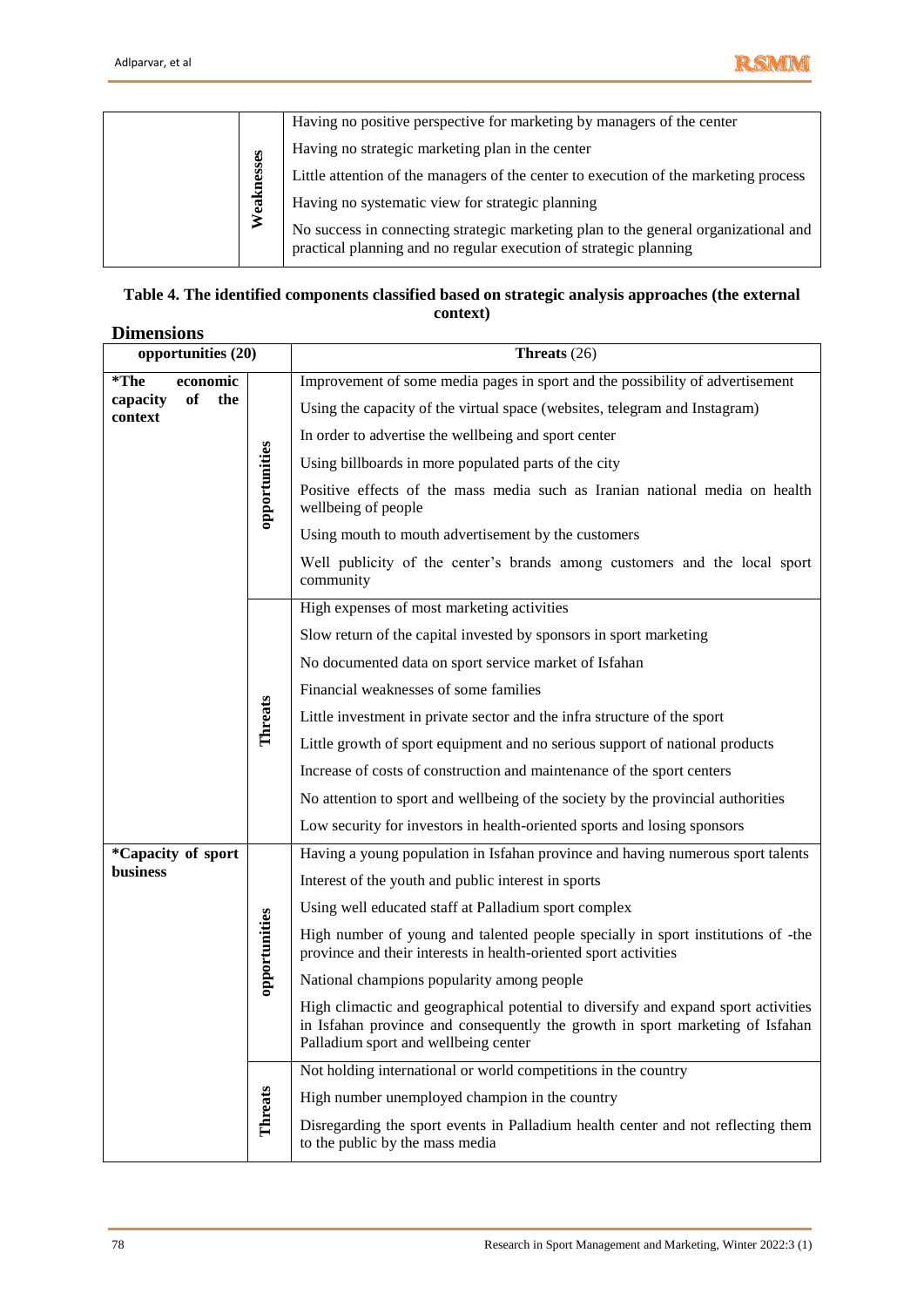

| <i>*regional activity</i> | opportunities | More inclination to sport services and public interest in sports                                                                                 |
|---------------------------|---------------|--------------------------------------------------------------------------------------------------------------------------------------------------|
|                           |               | Possibility of receiving business advice from reliable institutions                                                                              |
|                           |               | Upgrading the level of movement social consciousness of sports                                                                                   |
|                           |               | Increase in the number of researches and level of knowledge regarding sport -<br>Marketing at universities and the possibility of using them     |
|                           |               | Increasing the scientific and technological level of different sports in Isfahan<br>province                                                     |
|                           |               | Holding exhibitions related to sport for all (health and wellbeing)                                                                              |
|                           |               | The emphasis by religious teachings on health and doing sports                                                                                   |
|                           |               | Supporting investment in private sector                                                                                                          |
|                           |               | Unclearness of policies and economic strategies of the country's sport plans                                                                     |
|                           |               | No support by the government related to sport's and their development                                                                            |
|                           |               | Legal and normative limitations in sport business and implementation of<br>inappropriate and unreliable privatization policies                   |
|                           |               | Having no rules or structures or supporting business in sports                                                                                   |
|                           |               | Lack of a data bank and reliable media in sport industry and economy and cases<br>such as professions and businesses                             |
|                           |               | Inefficient rules, supports and facilities of the government for sport businesses                                                                |
|                           |               | Limited investment of the private sector in sport and losing sponsors                                                                            |
|                           | Threats       | Inconsistent and unclear rules and regulations of the country regarding sport<br>marketing and businesses related to sport activities            |
|                           |               | Inconsistent and unclear rules and regulation of the country regarding marketing<br>development                                                  |
|                           |               | economic and political sanctions                                                                                                                 |
|                           |               | Wider communication between developed countries in sports compared to Iran<br>and lack of communication with scientific and academic communities |
|                           |               | Weak communication between Isfahan Palladium sport and wellbeing center with<br>sport federation                                                 |
|                           |               | Incoherence and inconsistency among different sport organizations                                                                                |

in order to identify and clarify the strategic conditions based on strategic components, the matrix related to internal and external factors was calculated in the chart below

(the explanations on the method and calculation stages are mentioned in methodology).

## **Table 5. Matrix of evaluation of internal factors (IFE)**

|                         | $\cdots$          |                         |         |                |          |  |  |  |
|-------------------------|-------------------|-------------------------|---------|----------------|----------|--|--|--|
| Score (weight<br>score) | Score<br>(rating) | Weight<br>(coefficient) | Average | Component      |          |  |  |  |
| 0.084                   | 4                 | 0.021                   | 3.94    | $S_1$          | strength |  |  |  |
| 0.104                   | 4                 | 0.026                   | 3.82    | $S_2$          | (S)      |  |  |  |
| 0.039                   | 3                 | 0.013                   | 3.76    | $S_3$          |          |  |  |  |
| 0.052                   | 4                 | 0.013                   | 3.76    | S <sub>4</sub> |          |  |  |  |
| 0.124                   | 4                 | 0.031                   | 4.10    | $S_5$          |          |  |  |  |
| 0.033                   | 3                 | 0.011                   | 3.32    | $S_6$          |          |  |  |  |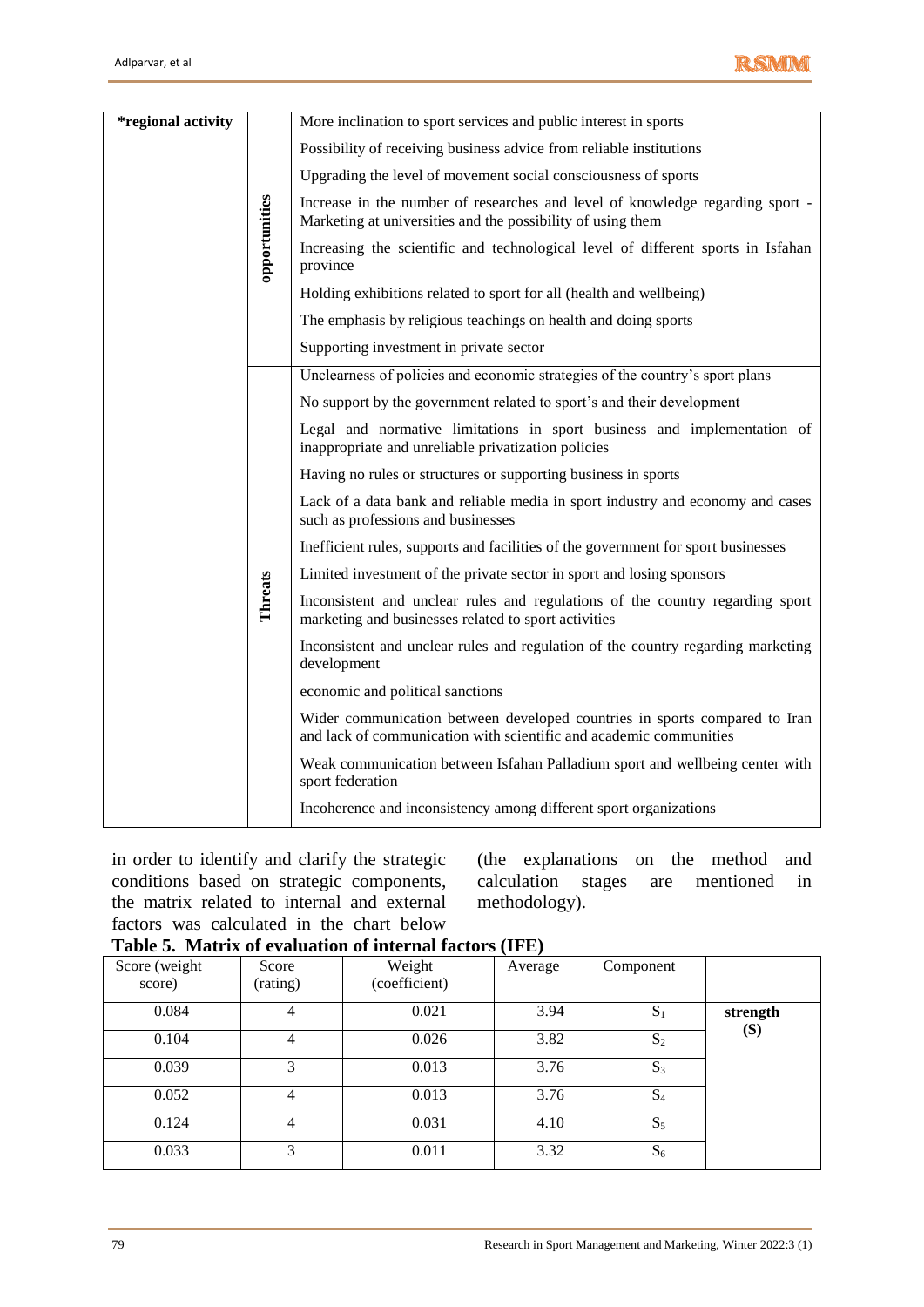

| 0.048 | $\overline{3}$ | 0.016     | 3.85                | $S_7$               |            |
|-------|----------------|-----------|---------------------|---------------------|------------|
| 0.104 | $\overline{4}$ | 0.026     | 3.27                | $S_8$               |            |
| 0.112 | $\overline{4}$ | 0.028     | 3.41                | $S_9$               |            |
| 0.124 | $\overline{4}$ | 0.031     | 4.18                | $S_{10}$            |            |
| 0.087 | $\overline{3}$ | 0.029     | 3.99                | $S_{11}$            |            |
| 0.048 | $\overline{3}$ | $0.016\,$ | 3.14                | $S_{12}$            |            |
| 0.084 | $\overline{4}$ | 0.021     | 3.82                | $\overline{S}_{13}$ |            |
| 0.051 | $\overline{3}$ | 0.017     | 3.17                | $\mathbf{S}_{14}$   |            |
| 0.092 | $\overline{4}$ | 0.023     | 3.89                | $\overline{S}_{15}$ |            |
| 0.039 | $\overline{3}$ | 0.013     | $\overline{3.76}$   | $S_{16}$            |            |
| 0.064 | $\overline{4}$ | 0.016     | 3.45                | $\mathbf{S}_{17}$   |            |
| 0.102 | $\overline{4}$ | 0.034     | 4.28                | $S_{18}$            |            |
| 0.045 | $\overline{3}$ | 0.015     | 3.34                | $S_{19}$            |            |
| 0.076 | $\overline{4}$ | 0.019     | 3.91                | $S_{20}$            |            |
| 0.042 | $\overline{3}$ | 0.014     | 3.64                | $\overline{S}_{21}$ |            |
| 0.052 | $\overline{4}$ | 0.013     | 3.47                | $S_{22}$            |            |
| 0.039 | $\overline{3}$ | 0.013     | 3.40                | $\overline{S}_{23}$ |            |
| 0.033 | $\overline{3}$ | $0.011\,$ | 3.13                | $\mathrm{S}_{24}$   |            |
| 0.084 | $\overline{4}$ | 0.021     | 3.57                | $\overline{S}_{25}$ |            |
| 0.076 | $\overline{4}$ | 0.019     | 3.92                | $\overline{S}_{26}$ |            |
| 0.069 | $\overline{3}$ | 0.023     | 3.78                | $\mathbf{S}_{27}$   |            |
| 0.069 | $\overline{3}$ | 0.023     | $\frac{1}{3.76}$    | $\overline{S}_{28}$ |            |
| 0.088 | $\overline{4}$ | 0.022     | 3.74                | $S_{29}$            |            |
| 0.066 | $\overline{3}$ | 0.022     | 3.74                | $S_{30}$            |            |
| 0.076 | $\overline{4}$ | 0.019     | $\frac{1}{3.66}$    | S31                 |            |
| 0.057 | $\overline{3}$ | 0.019     | 3.66                | $\overline{S}_{32}$ |            |
| 0.057 | $\overline{3}$ | 0.019     | 3.64                | $S_{33}$            |            |
| 0.054 | $\overline{3}$ | 0.018     | 3.60                | $S_{34}$            |            |
| 0.052 | $\overline{4}$ | 0.013     | 3.44                | $S_{35}$            |            |
| 0.028 | $\mathbf{1}$   | 0.028     | 4.06                | $W_1$               | Weaknesses |
| 0.018 | $\sqrt{2}$     | 0.009     | 2.84                | $W_2$               | (W)        |
| 0.019 | $\mathbf{1}$   | 0.019     | 3.80                | $\overline{W_3}$    |            |
| 0.019 | $\mathbf{1}$   | 0.019     | 3.82                | $W_4$               |            |
| 0.016 | $\overline{2}$ | 0.008     | 2.74                | $\overline{W_5}$    |            |
| 0.036 | $\overline{2}$ | 0.018     | $\frac{3.76}{2.76}$ | $W_6$               |            |
| 0.036 | $\overline{2}$ | 0.018     | 3.70                | $W_7$               |            |
| 0.036 | $\overline{2}$ | 0.018     | 3.74                | $\overline{W_8}$    |            |
| 0.015 | $\,1$          | 0.015     | 3.66                | $\overline{W_9}$    |            |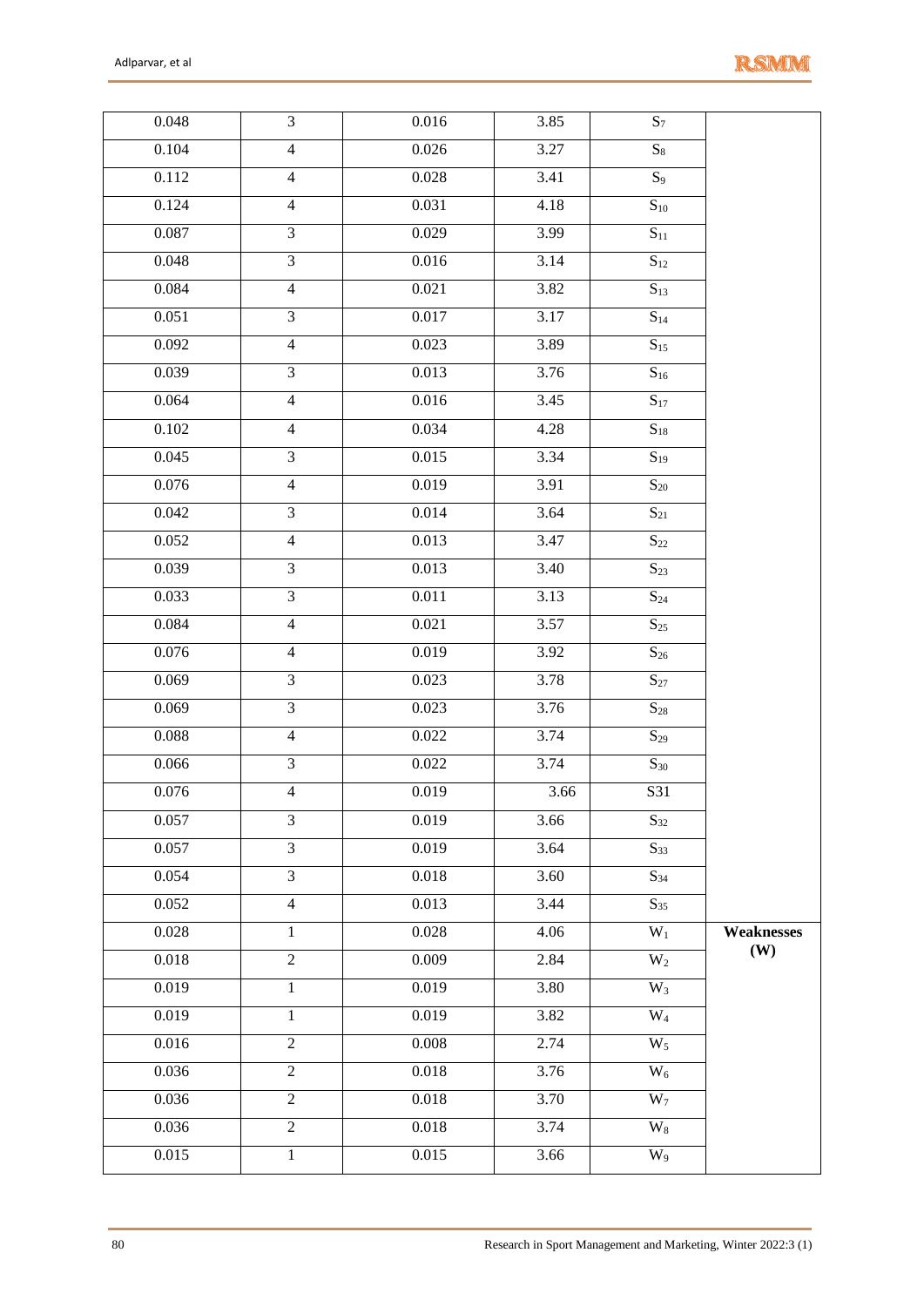| 0.030 | $\overline{2}$ | 0.015        | $\overline{3.68}$ | $\overline{W_{10}}$ |  |
|-------|----------------|--------------|-------------------|---------------------|--|
| 0.016 | $\mathbf{1}$   | 0.016        | 3.70              | $\overline{W_{11}}$ |  |
| 0.030 | $\overline{2}$ | 0.015        | 3.60              | $W_{12}$            |  |
| 0.030 | $\overline{2}$ | 0.015        | $\overline{3.64}$ | $\overline{W_{13}}$ |  |
| 0.026 | $\overline{2}$ | 0.013        | $\overline{3.60}$ | $W_{14}$            |  |
| 0.014 | $\mathbf{1}$   | 0.014        | $\overline{3.50}$ | $W_{15}$            |  |
| 0.026 | $\overline{2}$ | 0.013        | 3.61              | $W_{16}$            |  |
| 0.010 | $\mathbf{1}$   | $0.010\,$    | 2.65              | $W_{17}$            |  |
| 0.022 | $\overline{2}$ | 0.011        | 2.94              | $W_{18}$            |  |
| 0.018 | $\overline{2}$ | 0.009        | 3.14              | $W_{19}$            |  |
| 0.014 | $\overline{2}$ | 0.007        | 3.19              | $W_{20}$            |  |
| 0.014 | $\overline{2}$ | 0.007        | 3.19              | $W_{21}$            |  |
| 0.004 | $\overline{2}$ | 0.003        | 2.27              | $W_{22}$            |  |
| 0.006 | $\overline{2}$ | 0.003        | 2.26              | $W_{23}$            |  |
| 0.006 | $\overline{2}$ | 0.003        | 2.26              | $W_{24}$            |  |
| 0.012 | $\overline{2}$ | 0.006        | 2.71              | $W_{25}$            |  |
| 2.809 | $\blacksquare$ | $\mathbf{1}$ |                   | total               |  |

# **Table 6. Matrix of evaluation of internal factors (EFE)**

| $\overline{\text{weight}}$<br><b>Score</b><br>score) | Score (rating) | Weight<br>(coefficient) | Average | Component      |                      |
|------------------------------------------------------|----------------|-------------------------|---------|----------------|----------------------|
| 0.1                                                  | $\overline{4}$ | 0.025                   | 3.60    | O <sub>1</sub> |                      |
| 0.1                                                  | $\overline{4}$ | 0.025                   | 3.60    | O2             |                      |
| 0.054                                                | $\overline{4}$ | 0.018                   | 3.52    | O <sub>3</sub> |                      |
| 0.1                                                  | $\overline{4}$ | 0.025                   | 3.58    | <b>O4</b>      |                      |
| 0.076                                                | $\overline{4}$ | 0.019                   | 3.52    | O <sub>5</sub> |                      |
| 0.057                                                | 3              | 0.019                   | 3.52    | O <sub>6</sub> |                      |
| 0.136                                                | $\overline{4}$ | 0.034                   | 4.38    | O <sub>7</sub> |                      |
| 0.06                                                 | 3              | 0.020                   | 3.82    | O <sub>8</sub> |                      |
| $0.08\,$                                             | $\overline{4}$ | 0.020                   | 3.80    | O <sub>9</sub> |                      |
| 0.057                                                | 3              | 0.019                   | 3.74    | O10            | opportunities<br>(O) |
| 0.132                                                | $\overline{4}$ | 0.033                   | 3.70    | <b>O11</b>     |                      |
| 0.099                                                | 3              | 0.033                   | 3.68    | O12            |                      |
| 0.128                                                | $\overline{4}$ | 0.032                   | 3.70    | O13            |                      |
| 0.132                                                | $\overline{4}$ | 0.033                   | 3.66    | O14            |                      |
| 0.116                                                | $\overline{4}$ | 0.029                   | 3.74    | O15            |                      |
| 0.048                                                | 3              | 0.016                   | 3/37    | O16            |                      |
| 0.12                                                 | $\overline{4}$ | 0.030                   | 4.04    | O17            |                      |
| 0.045                                                | 3              | 0.015                   | 3.32    | O18            |                      |
| 0.128                                                | $\overline{4}$ | 0.32                    | 3.76    | O19            |                      |
|                                                      |                |                         |         |                |                      |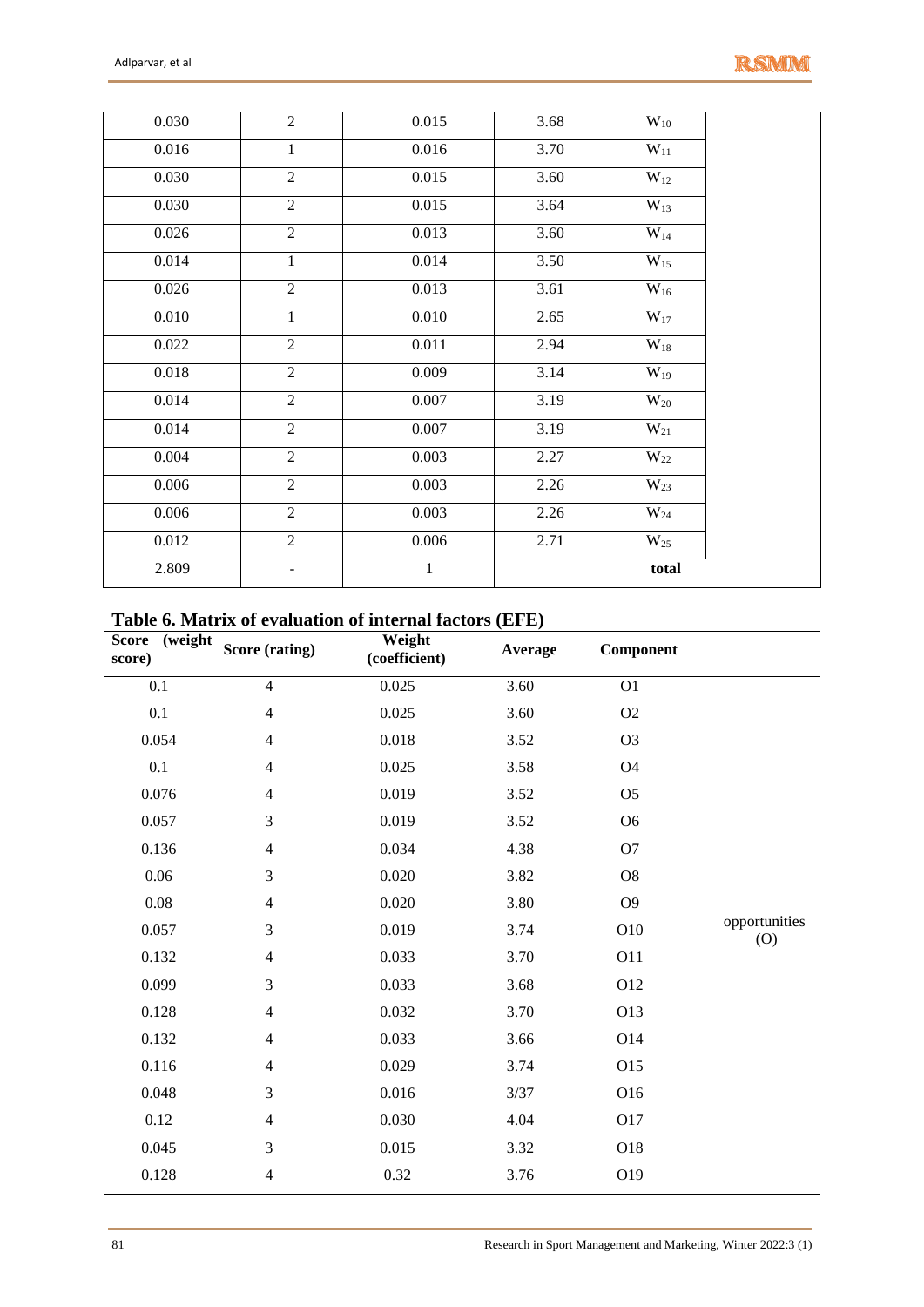|             | O20                  | 3.81 | 0.33      | $\overline{4}$   | 0.132 |
|-------------|----------------------|------|-----------|------------------|-------|
|             | $\mathbf{T}1$        | 3.63 | 0.017     | $\,1$            | 0.017 |
|             | $\operatorname{T2}$  | 3.28 | 0.012     | $\sqrt{2}$       | 0.024 |
|             | T <sub>3</sub>       | 3.74 | $0.018\,$ | $\overline{c}$   | 0.036 |
| Threats (T) | $\operatorname{T4}$  | 3.72 | $0.018\,$ | $\boldsymbol{2}$ | 0.036 |
|             | T <sub>5</sub>       | 3.27 | 0.014     | $\boldsymbol{2}$ | 0.028 |
|             | T <sub>6</sub>       | 3.43 | $0.016\,$ | $\boldsymbol{2}$ | 0.032 |
|             | $\rm{T}7$            | 3.27 | 0.014     | $\mathbf 1$      | 0.014 |
|             | $\rm{T}8$            | 3.61 | 0.017     | $\boldsymbol{2}$ | 0.034 |
|             | T <sub>9</sub>       | 3.31 | 0.013     | $\boldsymbol{2}$ | 0.026 |
|             | T10                  | 3.61 | 0.017     | $\sqrt{2}$       | 0.034 |
|             | T11                  | 3.68 | 0.018     | $\boldsymbol{2}$ | 0.036 |
|             | $\rm T12$            | 3.58 | 0.017     | $\sqrt{2}$       | 0.034 |
|             | T13                  | 3.58 | 0.017     | $\boldsymbol{2}$ | 0.034 |
|             | T14                  | 3.40 | 0.015     | $\sqrt{2}$       | 0.030 |
|             | T15                  | 3.74 | 0.019     | $\boldsymbol{2}$ | 0.038 |
|             | T16                  | 4.46 | 0.015     | $\boldsymbol{2}$ | 0.030 |
|             | T17                  | 4.44 | 0.015     | $\boldsymbol{2}$ | 0.030 |
|             | T18                  | 3.84 | 0.019     | $\sqrt{2}$       | 0.019 |
|             | T <sub>19</sub>      | 3.52 | 0.017     | $\overline{c}$   | 0.034 |
|             | T20                  | 3.78 | 0.020     | $\boldsymbol{2}$ | 0.040 |
|             | T <sub>21</sub>      | 3.72 | 0.019     | $\sqrt{2}$       | 0.038 |
|             | $\operatorname{T22}$ | 3.70 | 0.019     | $\mathbf{1}$     | 0.019 |
|             | T <sub>23</sub>      | 3.72 | 0.019     | $\sqrt{2}$       | 0.038 |
|             | T24                  | 3.76 | 0.020     | $\boldsymbol{2}$ | 0.040 |
|             | T25                  | 3.71 | 0.019     | $\,1$            | 0.019 |
|             | T <sub>26</sub>      | 3.91 | 0.021     | $\boldsymbol{2}$ | 0.041 |
| total       |                      |      | $\,1$     |                  | 2.58  |
|             |                      |      |           |                  |       |

based in the chart above the sum total of internal factors in the evaluation matrix was 2.809 and the sum total of external factors in the evaluation matrix was 2.576. in order to form this matrix, the scores resulted from evaluation matrix of internal and external factors was mentioned in horizontal and vertical aspects so that the organization's condition is determined in the boxes of the

matrix. According to figure 1, characters of the strategic condition in box 5 is placed close to growth regarding its stability which means, strategies based on maintaining and stabilizing the inclination for growth should be opted.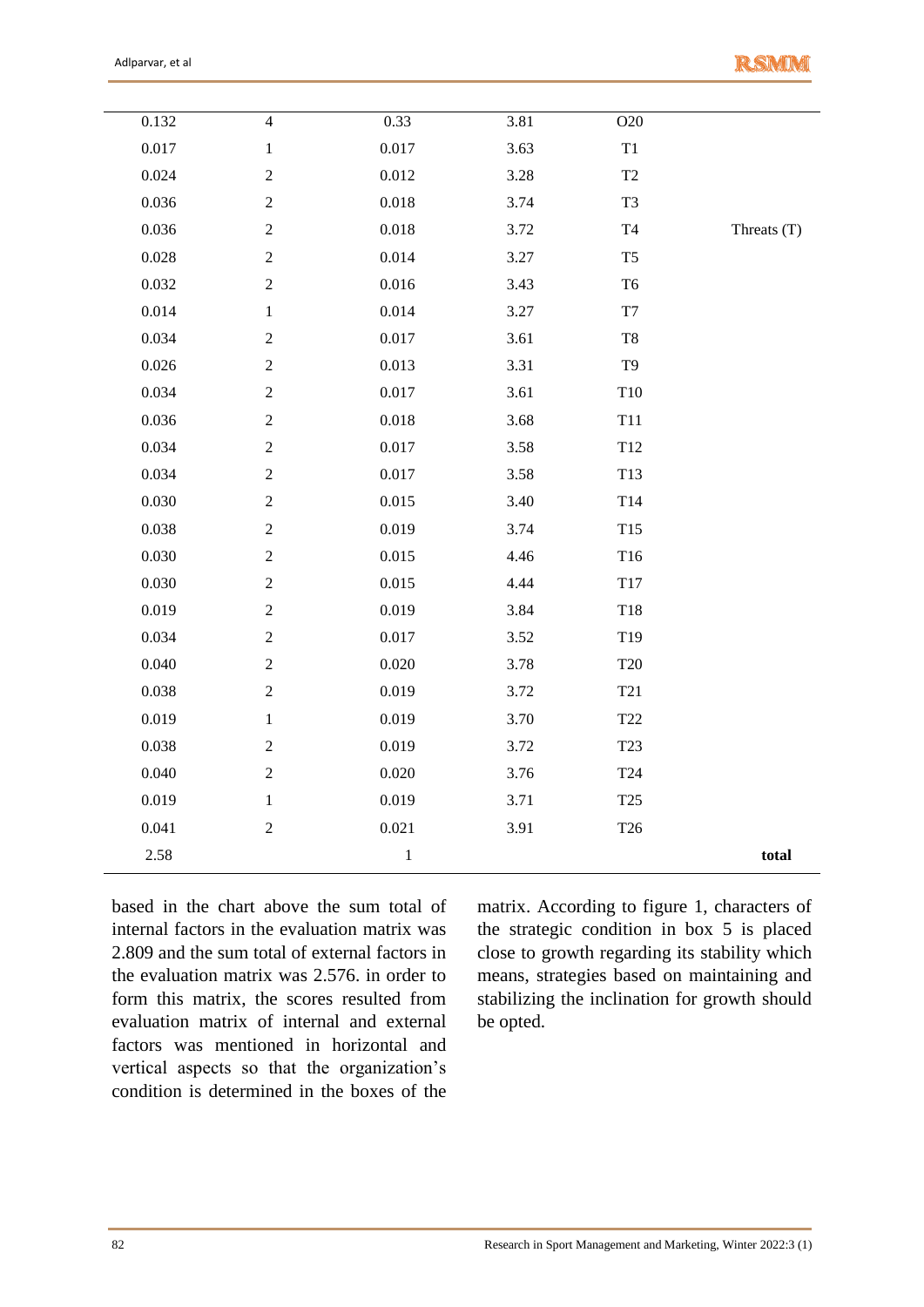



According to the above table, the total score of internal factors in the evaluation matrix is 2.809 and the total score of external factors in the evaluation matrix is 2.576. Finally, based on the identified conditions strategies mentioned in the chart below were identified and framed

| <b>Dimensions</b>                              | <b>Strategy</b>                                   | <b>Solution</b>                                                                                                                       |
|------------------------------------------------|---------------------------------------------------|---------------------------------------------------------------------------------------------------------------------------------------|
| The marketing                                  | using human capacities in                         | Calculation of the expenses and incomes of the center                                                                                 |
| capacity of the<br>wellbeing center            | order to expand<br>systematic marketing           | Recruiting expert marketers at the center                                                                                             |
|                                                |                                                   | Making a strategic and practical marketing plan at the center                                                                         |
| Empowering<br>human resources<br>and processes | updating services<br>provided in the center       | Providing diverse services in order to increase the number of<br>customers                                                            |
|                                                |                                                   | Making a technology unit in the center and presenting new -<br>Marketing methods/improving the skills of the coaches of the<br>center |
|                                                |                                                   | Considering diversity of costs about the center's products                                                                            |
| Making markets                                 | improving the bilateral<br>communication with the | Updating the management system related to communication<br>with customer                                                              |
|                                                | customers of the center                           | Planning for attracting sponsors/ constant analysis of the<br>market                                                                  |
|                                                |                                                   | Heeding to constant improvement of advertisement                                                                                      |
|                                                |                                                   | Engaging the customers in marketing process of the center                                                                             |
| <b>Branding</b>                                | introduction and<br>advertisement of the          | Using the most recent marketing software in order to advertise<br>the center's name                                                   |
|                                                | center's title among<br>people                    | Using the academic and scientific capacity of universities in<br>order to introduce ways related to branding                          |
|                                                |                                                   | Creating a data bank of the center's customer's in order to                                                                           |

**Table 7. The presented strategies**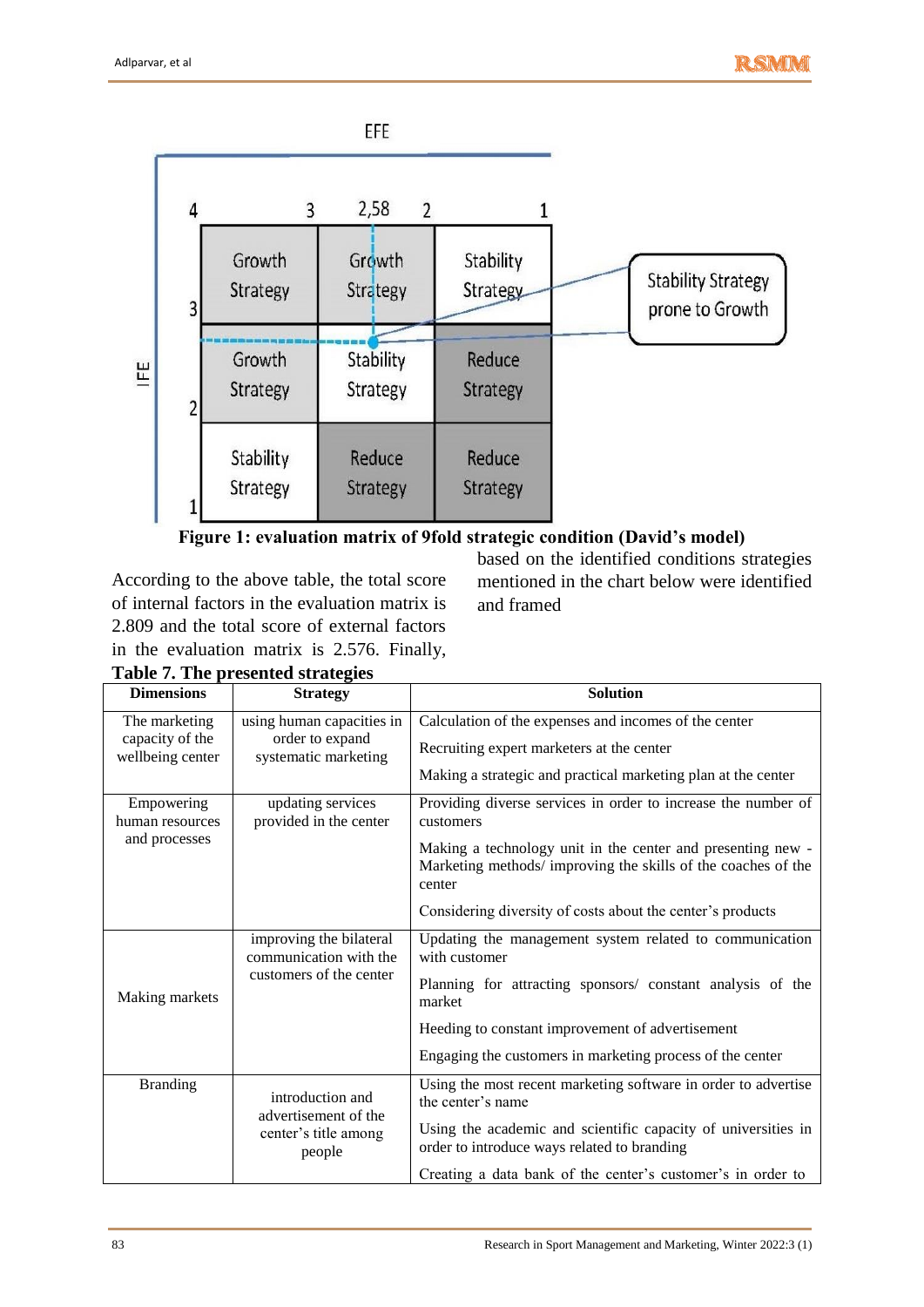

|                                        |                                                                                                              | constantly communicate with them<br>Extraction of different mouth to mouth data and documenting<br>them                                                                                                                       |
|----------------------------------------|--------------------------------------------------------------------------------------------------------------|-------------------------------------------------------------------------------------------------------------------------------------------------------------------------------------------------------------------------------|
| Regional activity                      | improving the<br>competitive capacity of<br>the center                                                       | Increase I the geographical complexity of the center<br>Using the capacities of the virtual space in order to expand<br>advertising of the center<br>Empowering the public relation's committee as the front of the<br>center |
| Expanding<br>the<br>management<br>body | forming a strong<br>management body in the<br>center                                                         | Creating and implementing a digital marketing system<br>Using new marketing methods such as sensory and neural<br>marketing                                                                                                   |
| Regional activity                      | improving<br>the<br>competitive capacity of<br>the center                                                    | More compromise with sport centers and organizations such as<br>sport committees and sport start-ups<br>Using social marketing methods to persuade more customers<br>Using moral marketing methods and green marketing        |
| business<br>Sport<br>capacities        | holding different<br>sport<br>competitions<br>both<br>in<br>for<br>all<br>sport<br>and<br>championship level | Using an active and volunteer sport force in the province for<br>holding the competition<br>Proper news coverage of the competitions through sport media                                                                      |

# **Discussion**

Sport club marketing suffers from numerous science deficiencies and executive ambiguities in spite of being in the lime light; therefore, this study attempted to come up with a framework for a strategically analyzing the marketing system of Isfahan Palladium wellbeing center by using a collection of written and oral data (studying the sources and interviewing the people). That's why a strategic analysis method based on ecosystem analysis framework was used here. Two innovation were considered in the present study: the first is making a framework for components based on executive scopes and the other one was strategic condition in evaluation matrix. 106 strategic components included strengths, weaknesses, opportunities and threats most of which belonged to regional activity (22 components). Regarding this point, it can be stated that due to the catastrophic economic condition of the country and many of sport plans are being left afoot in sport business, gyms must function in a self-oriented way and pursue individual development. Leo and

Young (2015) concluded in a study that the changes in business and management and marketing methods from a traditional state to modern ones are of the factors that bring about success in marketing of organizations, they also state that market-oriented organizations must improve all their marketing capacities. Therefore, it is suggested the improvement strategy for making competitive capacities be used in the wellbeing center to make the best of the opportunities. The analysis of empowering human resources and processes can reveal that gyms can gain more share from the market in case they take any action in empowering sources (coaches and staff). Merrilees et al. (2011) showed in a study titled marketing abilities that marketing advertisement and managing capacities are the efficient mechanism for providing and expanding marketing capacities. Keshavarz (2017) showed that in order to evaluate marketing management in sport federation ten factors are effective which are as follows: supporters, customers, process, financial, creativity, planning, invisible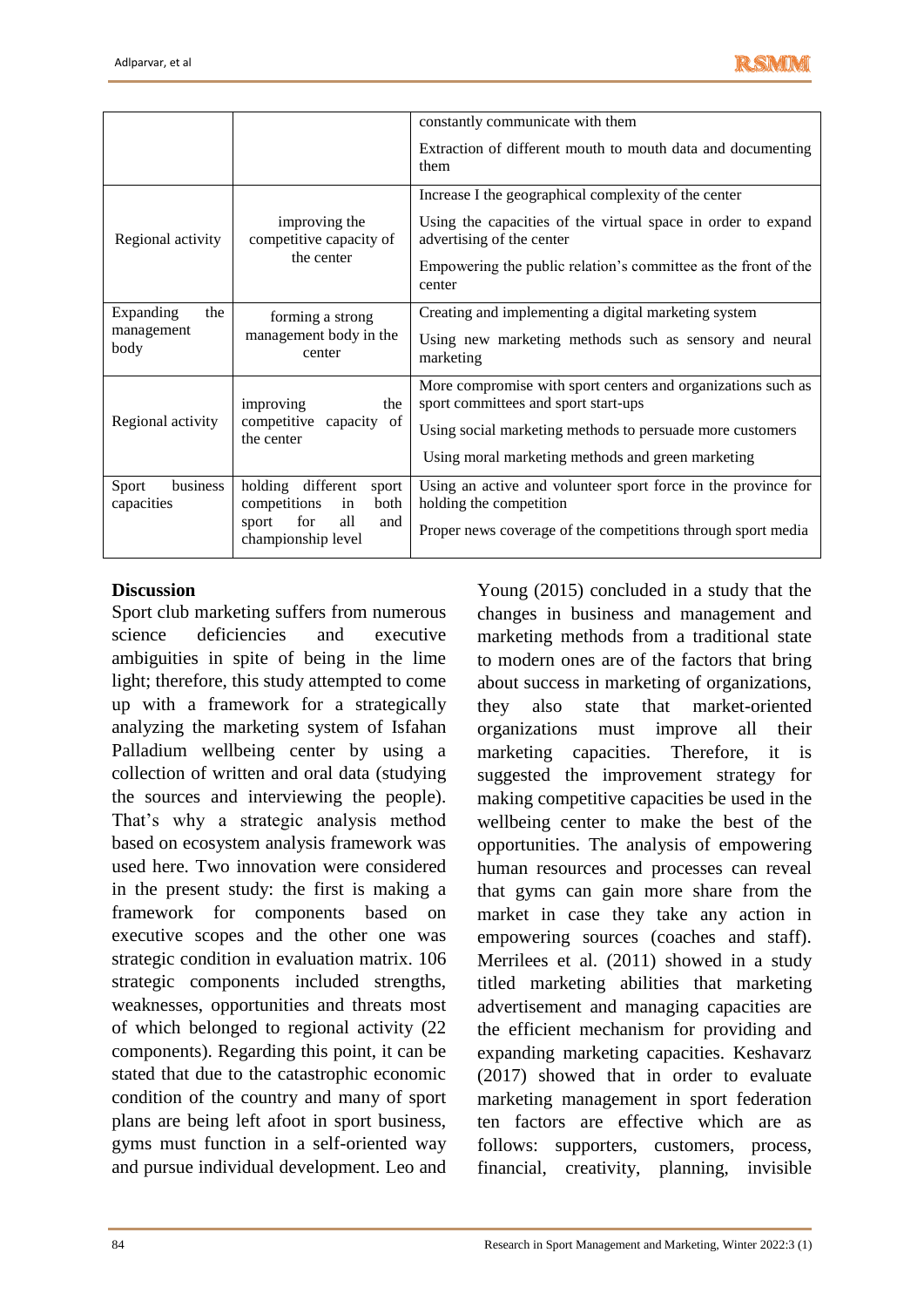asset, efficiency and role advancement. Also, Karadakis et al. (2010) concluded in their study that the most common strengths are special infrastructure, volunteer, developed economy and strong political support, the most common weaknesses are lack of infrastructure, size of the country, no political and economic stability, most common opportunities include growth in tourism industry, commercial development, improvement of life quality, growth and expansion of infrastructure and the most common threat includes costs of events, pollution, trust to the event and rebuilding the economy and mobilizing the residence of the venue. Therefore, it is suggested to use upgrading the services of the wellbeing center through emphasizing on the abilities and marginalizing the weaknesses.

It can be stated that regarding the interpretation of the results related to management ability, it can be concluded that contextualizing and providing desirable conditions are the common ground between most sport organizations and service units. Tarighi et al. (2016) reported that marketing organization, marketing data system, strategic marketing, staff marketing, branding ability and management ability have a significant connection to marketing capacity of national federation of university sport and are counted as factors which have a significant role in development of sport marketing in national federation of university sport. Moreover, Najafzade et al. (2012) identified 12 factors of financial support factor place and distribution challenge's management product management, process management, costing management, moguls, physical evidence, public relations management, motivational factors as factors which were most effective on development of sport marketing in women sport in Azerbaijan Gharbi province. Hamidi (2010) in a study titled strategic planning for national federation for

university sport stated that capacitating and diversifying financial institutions, marketing and money making should be opted as prioritize strategy for the federation. Also, Rajabi (2012) states in his article that marketing plans and activities are neglected in the country in a way that the national Olympic committee provides most the bigger part of its budget and financial sources through government and is not equipped with any kind of clear marketing plans. Also, the marketing activities conducted in this organization are insignificant and sporadic. Therefore, it can be stated that one of the main factors causing dysfunctionality of strategic marketing plans in different gyms and clubs is scattered activity, being monoinstitutional and having no strategic information about sport marketing and it is necessary to conduct specialized researches on the subject. Therefore, it is suggested to form a strong managerial body in the center.

The strategic condition in the middle box was close to growth regarding its stability which means it is necessary to choose strategies for maintaining and stabilizing the condition for growth. In a study Shabanibahar et al. (2017) showed that the condition of document of perspective related to marketing in the national soccer league is in SO zone. Identifying this condition indicates that although there are various problems in presenting sport services by fitness clubs, their current process is close to relative stability and there is an inclination for growth and development.

Regarding the analysis of branding in this study, it can be stated that the business context of the clubs can be developed through improvement of club branches based on coherent branding and expansion of advertisement. In a study titled online marketing, Baenna (2016) stated that by using cellphones as the stimulus method of interest in the brand in sport teams, in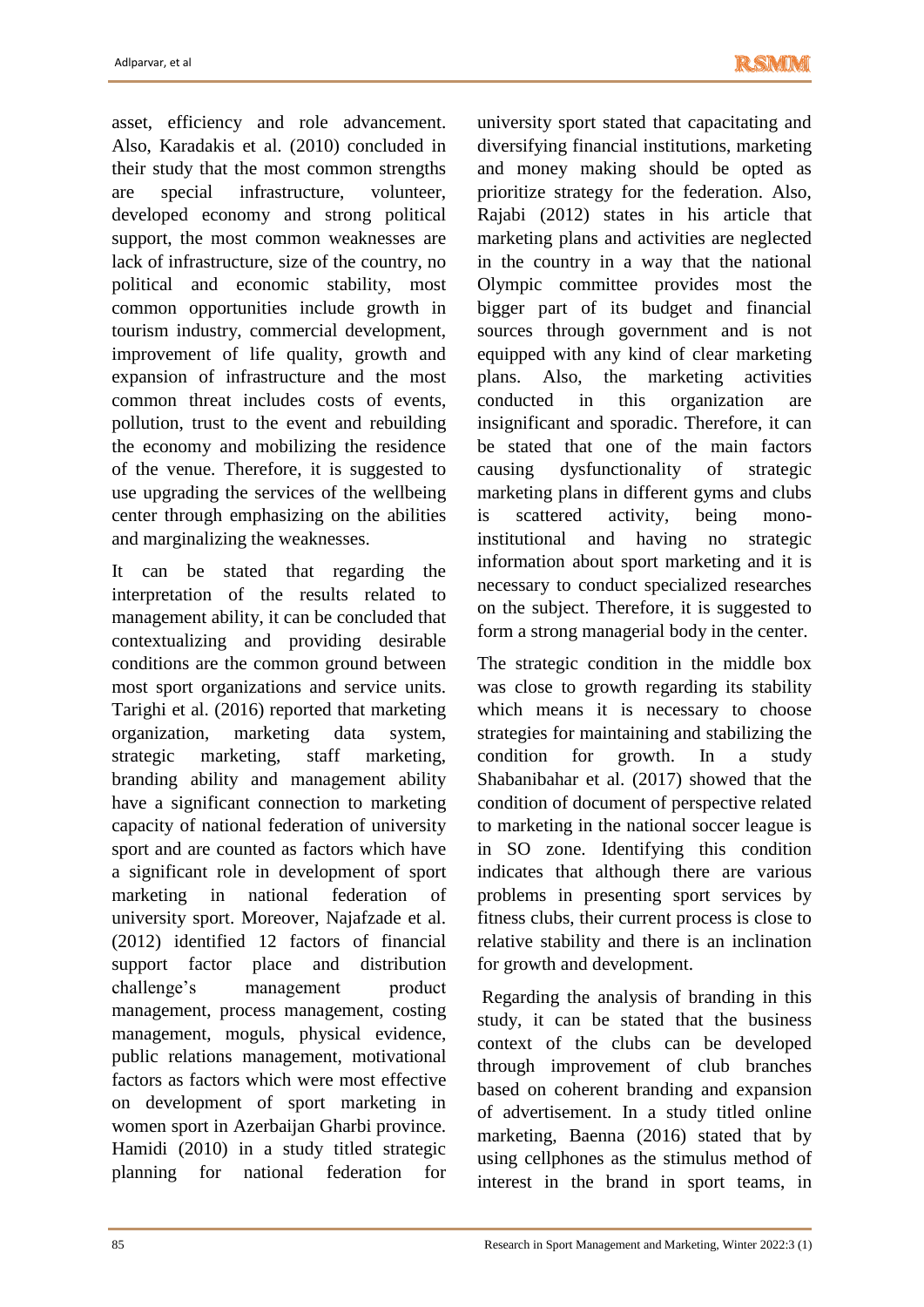addition to the players who are the assets of the club, managers must focus on the club's brand as one of the main assets of the club. They showed that making a website for attracting fans to the club's brand does not serve the purpose and traditional websites no longer urge anyone to go back and check them again; therefore, it can be stated that managers of fitness clubs need to use compromising marketing media to communicate with consumers and connect with the costumers. Moreover, by unifying the different factors related to social media such as websites, Instagram, Facebook, telegram, weblogs and twitter they can develop their business and make fans choose their brand and entertain. Therefore, it is suggested to use the strategy of introducing and advertising the name of the center among people.

The strategic component was classified into seven categories of economic capacity of the society, business capacity, regional activity, marketing capacity of the wellbeing of the center, empowering the human resources and processes, branding and marketing. It can generally be stated that the challenges and obstacles studied here have a normal connection with each other and on the other hand, the sum total of these factors indicate the weaknesses inside the context of the center. That's why in order to tackle these challenges, in addition to paying attention to their importance ad priority, the connection between these factors and other parts of the fitness club should be paid attention to. The majority of components belonged to regional activities (22 components). The fact that most components are related regional activities indicate that the essence of club ownership is a business and service matter. Therefore, in order to improve wellbeing services at fitness and wellbeing clubs, they should be looking for information on marketing of sport services and plan based on the environmental changes. In fact, the

main expectation of the society and market from wellbeing and fitness clubs is providing unique services compared to other clubs; therefore, the premise and essence of practical management is having relevant information and access to the required information through science and technology; that's why having a unified information system for marketing services management and market information gain more significance. Moradi (2016) reported that knowledge-based systems and technologyoriented aspects in holding events and courses related to sports has a significant role in their quality and performance efficiency. Therefore, it is suggested to hold sport competitions in both sport for all and championship levels regarding business capacities in sports.

Regarding the regional activity analysis in Palladium wellbeing center, it can be stated that it is possible to attract more normal costumers and use moral marketing methods and green marketing through more connections with sport centers an organization such as sport committees and sport startups. In a study titled the new era of sport sponsorship in Turkey, Akamkcy (2013) he studied the factors affecting marketing and identified the lack of any of these factors as an obstacle for marketing. These factors include proper ownership system in club managers, entering clubs to the stock market, clarification of financial data, increasing the responsiveness and financial and official responsibility of the clubs, good policies chosen by government related to the clubs in the form of building stadium, considering lands for sport purposes and giving low interest loan, devising long term strategic plans, serious emphasis on relational marketing and upgrading the knowledge of managers related to sport marketing, using stronger and more reliable brands, the connection between players and the teams with the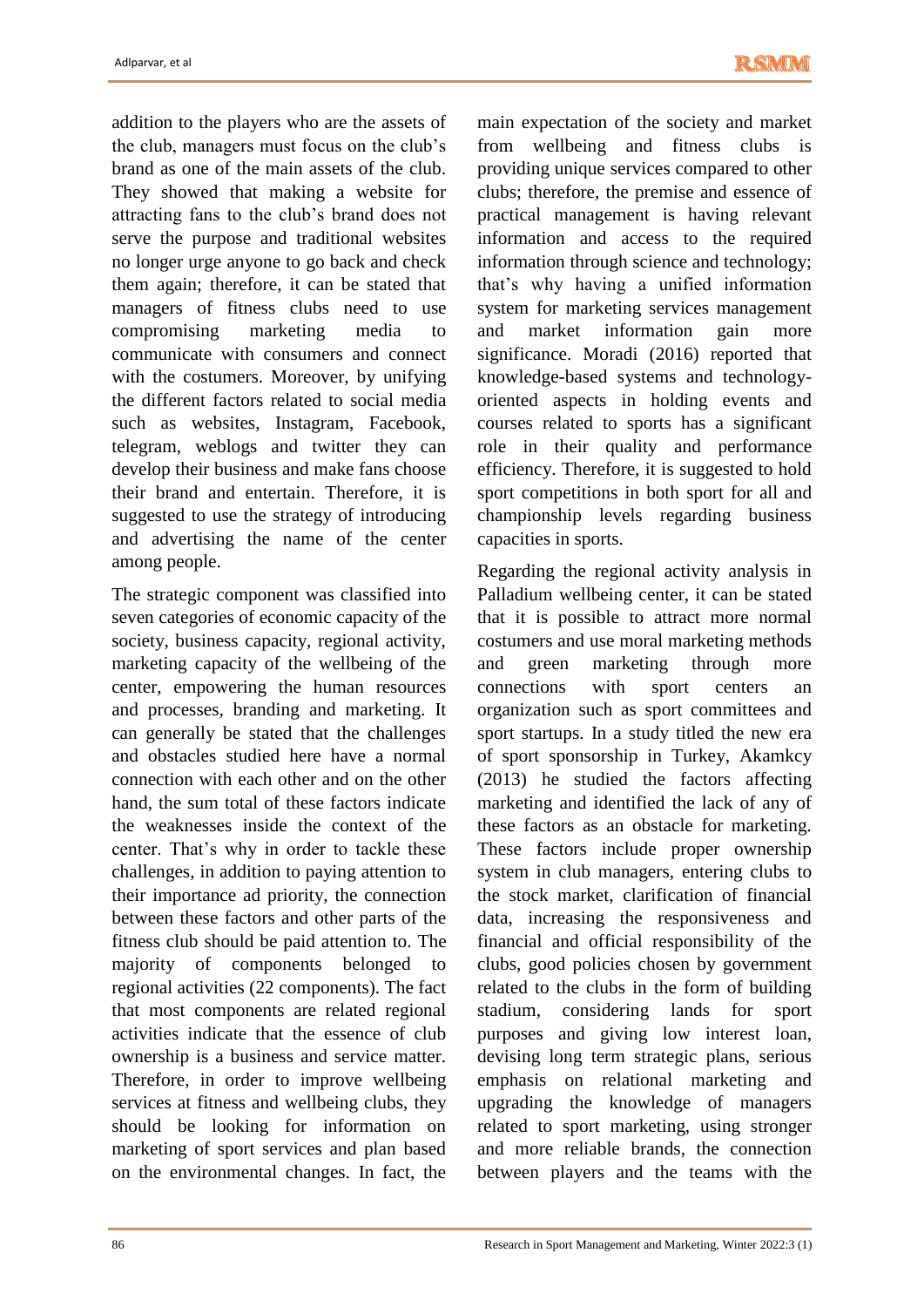target market, using key athletes and coaches in different teams properly using the evet context for advertisement, trust in investment of sponsors and passing special rules for supporting sports. Therefore, it is suggested to use competitive ability-strategy in the center. Regarding the economicbusiness context of the society, it can be stated that it is possible to achieve long term financial results in case of using a coherent marketing system in a suitable economic and business context. Therefore, the obstacles and challenges should be talked so that more desirable results are obtained. As Ghasemi et al. (2015) showed in a previous study the obstacles of sport marketing are legal, structural, management, contextual and economic. Therefore, it is necessary to provide the economic context in order to improve financially at Isfahan Palladium wellbeing center. It is suggested to use strategic alliance with beneficiary organizations for the center.

## **Conclusion**

Based on the principles and findings of the study, it is possible to come up with a comprehensive analysis on the strategic marketing of Isfahan Palladium wellbeing center. According to the identified strategic condition, the strategic marketing of Palladium wellbeing center is in stableclose to growth zone; the managers of Palladium center should choose a conservative approach to manage the present condition and improve the performance indicators. Marketing is a significant factor related to sport clubs that provide sport services; the presented strategic structure can clearly show the capacity of different aspects of this strategy. This study attempted to analyze and set future perspective for the fundamental components in strategic marketing of Isfahan Palladium wellbeing center. Based on the present study it possible to analyze the strategic marketing process of Isfahan Palladium wellbeing

center and arrive at a new framework which is based on scientific principles. In the present study, the main sources of strategic marketing of Isfahan Palladium wellbeing center were identified, therefore, it is suggested that the providing and maintenance methods of human resources be studied. Also, it is suggested that the effects of supporting factors to improve and implement strategic marketing strategies in wellbeing centers be studied. The presented aspects may have weaknesses and insufficiencies; therefore, it seems necessary to conduct more researches to develop the identified factors in the present study and tackle its probable weaknesses.

# **Acknowledgement**

The authors declare no conflicts of interest in this work.

# **References**

- 1. Adib, Y., Azimi, M., Fathi azar, E., & Matlabi, H. (2016). Content analysis of Basic Education Development Plan based on the Assumption of Health System with an Emphasis on Education. *Bimonthly of Education Strategies in Medical Sciences*, 9(3), 234-247.
- 2. Agung Purwandono Saleh, R.., Tandiyo, Rahayu., Hari Amirullah Rachman, Setya Rahayu. (2020). The SWOT management analysis versus the success of the swimming club in the development of athletes to achievements. *Journal of Critical Reviews*, 7(19), 2262-2269.
- 3. Alizadeh, M. (2014). Formulation of Marketing Strategy of Futsal League Organization Payame Noor University of Tehran. Iran .
- 4. Baena, V. (2016). Online and mobile marketing strategies as drivers of brand love in sports teams: Findings from Real Madrid. International *Journal of Sports Marketing and Sponsorship*, 17(3), 202–218.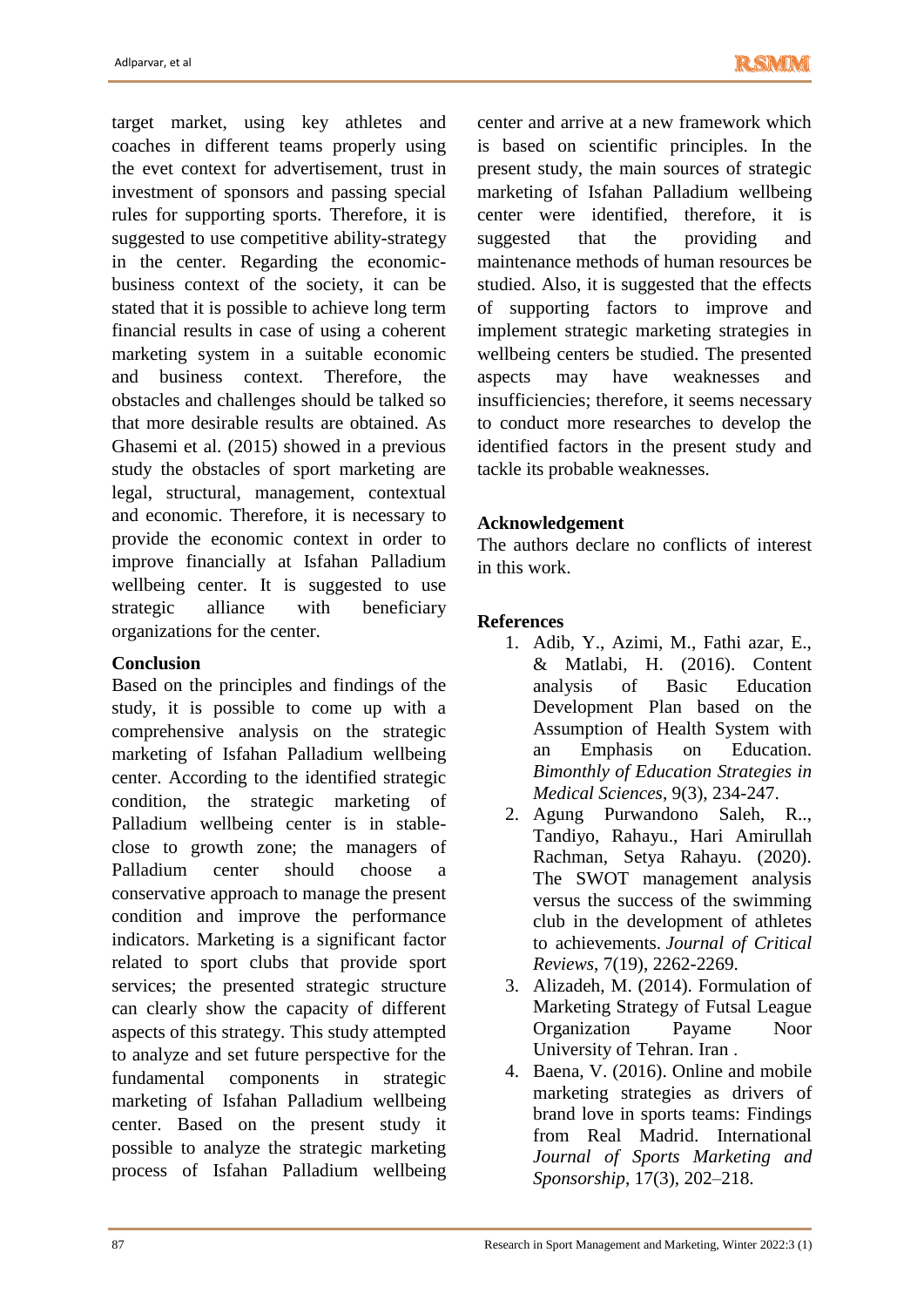- 5. Chekroud, S. R., Gueorguieva, R., Zheutlin, A. B., Paulus, M., Krumholz, H. M., Krystal, J. H., & Chekroud, A. M. (2018). Association between physical exercise and mental health in 1·2 million individuals in the USA between 2011 and 2015: a cross-sectional study. *The Lancet Psychiatry*, 5(9), 739–746.
- 6. Daneshfar, M., & Amirtash, A. (2017). Identifying effective marketing methods in monetizing and attracting sponsors (Case study: Chess Federation). *Physical Education and Sports Science Studies*, 5(2), 87-98.
- 7. Eizadi, A., Shabani Bahar, G., Goodarzi, M., & Honari, H. (2017). Development of Marketing Strategic Planning for Planning for Iranian Football Premier League Clubs with SWOT Analysis. *Applied Research in Sport Management*, 6(2), 21-34 .
- 8. Ghasemi, R., Javadipour, M., & Torkfar, A. (2016). Identifying barriers to Iranian sports marketing from the perspective of the country's sports managers. *Sports Management (Movement)*, 7(6), 829- 846.
- 9. GhiamiRad, M. M. A. (2008). Investigation of Marketing Strategies for Promotion and Development of Sports Fields in Iran. *Journal of Motion*, 39, 175-192 .
- 10. Hamidi, M., Elahi, A., & Akbari, H. (2010). Designing Strategies for Student Sport Structure Development in Iran. *Research in Sport Sciences*, 7(26), 27-40 .
- 11. Hosseini, M., Safernejad, M. (20016). Formulating the Strategy of Marketing Challenges for the Public Sports of the Islamic Republic of Iran Second International Conference on New Science and Technology Findings, Qom .
- 12. Jones, P., Jones, A., Williams-Burnett, N., & Ratten, V. (2017).

Let's get physical: Stories of entrepreneurial activity from sports coaches/instructors. *The International Journal of Entrepreneurship and Innovation*, 18(4), 219-230 .

- 13. Keshavarz, L. (2017). Designing an Evaluation Model of Marketing Management in Iran Sport Federations. *New trend in sport management,* 5(17), 57-71.
- 14. Khodaei. A. (2007). Describe and compare the viewpoints of national team leaders, coaches, and champions on the factors that contribute to the development and promotion of championship sport in the country, MSc thesis. Shahid Beheshti University. Tehran .
- 15. Kim, J.-H., & Hyun, Y. J. (2011). A model to investigate the influence of marketing-mix efforts and corporate image on brand equity in the IT software sector. *Industrial Marketing Management*, 40(3), 42.
- 16. Lllagjevic-Govori, A., Tahiraj, E., Gashi, A., & Llagjaj, D. (2019). Swot analyse of football school 2 Korriku*. Sport Mont*, 17(1), 87–90.
- 17. Merrilees, B., Rundle-Thiele, S., & Lye, A. (2011). Marketing capabilities: Antecedents and implications for B2B SME performance. *Industrial Marketing Management*, 40(3), 368-375.
- 18. Kazemi, R., & Khabiri, M. (2009). Investigating the Price Element of Sport Marketing Mix Elements in the Iranian Football Professionals League and Comparing the Situation with the South Korean and Japanese Leagues, *Journal of Motion Science and Sport*, 2(12), 132-121.
- 19. Mohseni. (2009). Medical sociology. Teimoori Publications. Tehran.
- 20. Moradi, S. (2016). Recruitment of Postgraduate Students in Physical Education Based on the Rothwell Model, Master's Degree in Sport Management, Razi University.